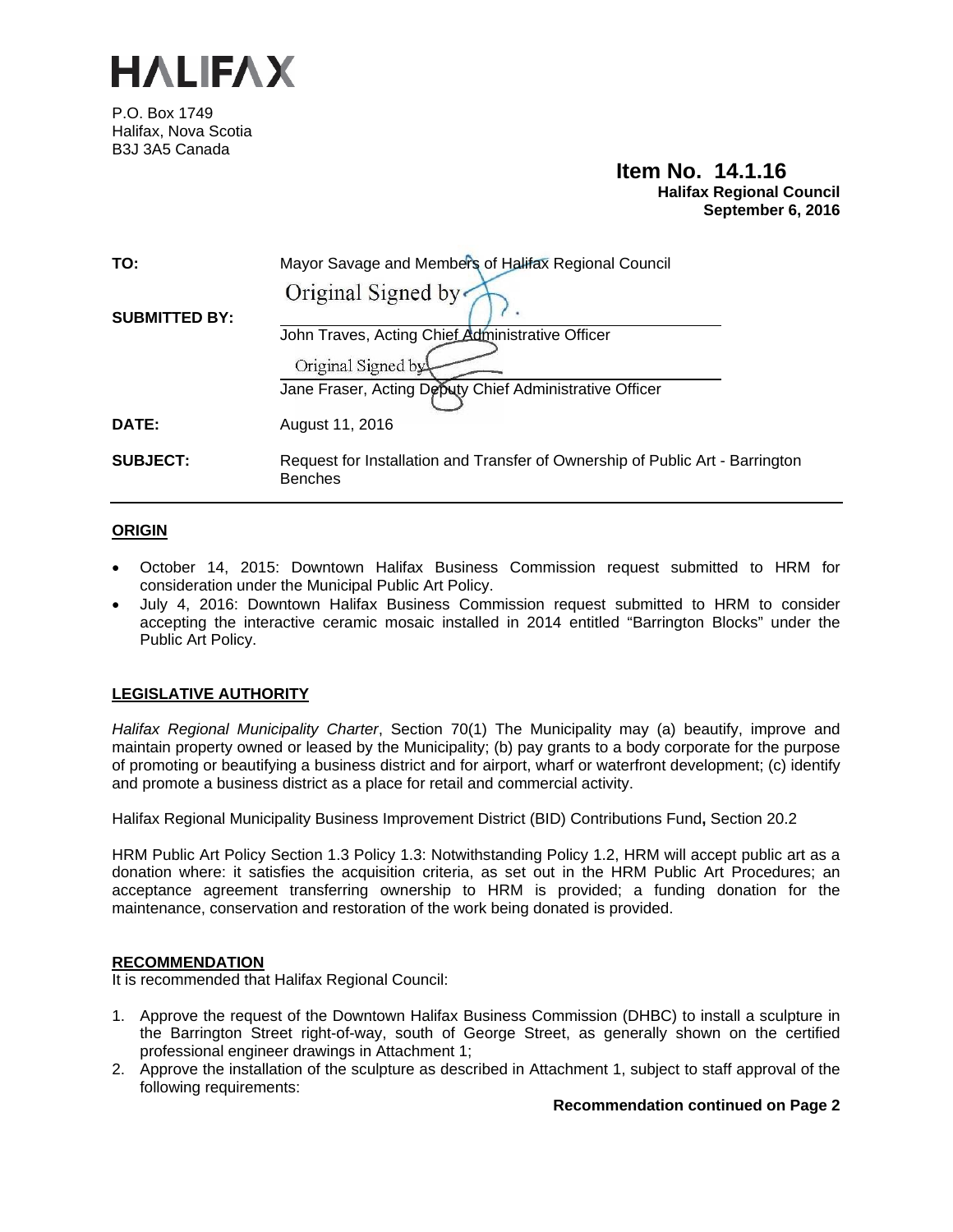- a) the final schedule for installation of the sculpture;
- b) the inspection and approval of the sculpture's installation by a certified professional engineer in accordance with standard practices; and
- c) the issuance of any necessary permits;
- 3. Upon satisfactory compliance with the terms and conditions listed herein, authorize the Mayor and Municipal Clerk to execute a Deed of Gift (Attachment 2) to transfer the ownership of the sculpture from the DHBC to the Municipality; and
- 4. Authorize the Mayor and Municipal Clerk to execute a Deed of Gift (Attachment 4) to accept the interactive ceramic mosaic "Barrington Blocks" situated on the property of 1741 Barrington Street (PID 40594764) as a work of public art under the Municipal Public Art Policy.

#### **BACKGROUND**

Under the *Halifax Regional Municipality Charter*, Section 70(2) permits an area rate on all properties assessed as Commercial located within a designated Business Improvement District (BID) for the purpose of promoting or beautifying the district. Historically, HRM has partnered with local BIDs through the provision of discretionary funding for specific projects conditional upon matching non-municipal funding provided by the BID. These matching contributions of cash, not in-kind, may be derived from the annual tax levy, grants from government or foundations, corporate sponsorship etc. On September 22, 2015, Regional Council approved the 2015-2016 BID Contributions Fund Award report which included \$15,000 for the Downtown Halifax Business Commission (DHBC) to be allocated toward public art as part of their beautification mandate, specifically:

*"Enhanced Maintenance and Beautification Project (\$15,000): Working with individuals and businesses in the District seeking to improve downtown Halifax through the installation of public art throughout the area for the purpose of attracting new pedestrian traffic, increased duration of visit, and expanding the district's support for the arts."*

Subsequently, in October 2015, correspondence was sent to HRM on behalf of the DHBC (Attachment 1) requesting permission for the placement of a sculpture by Miro Davis in front of 1741 Barrington Street. The proposed installation is part of Phase 2 of the 2014 'Barrington Benches' project, a restoration initiative to the site that had fallen into disrepair.

The bench was originally installed in 2014. At that time, the process for installing the bench was implemented exclusively through the Municipality's Right of Way Services (ROW) division and approved as 'maintenance', specifically, a repair of previous bench infrastructure on that site. Based on the past process for the bench, the sculpture request was initially processed by the ROW division. However, ROW determined that the request was outside the approval process previously applied to Phase 1. Subsequently, the request was forwarded to Parks and Recreation staff for consideration as a work of public art under the Public Art Policy.

During the consideration of the Davis sculpture request, it was noted that another artistic element that had been incorporated into the initial 'Barrington Benches' construction should also be considered under the Public Art Policy. The element, referred to as the 'Barrington Blocks' sculpture, is an interactive ceramics wall. As part of the correspondence regarding the proposed municipal ownership of the elements, the relationship between the two elements was characterized by the Executive Director of the Downtown Halifax Business Commission as follows (Attachment 3):

*"The benches had originally been placed there, using private infrastructure, as a temporary beautification project, following the G7 conference in 1995. Subsequently, it had fallen into disrepair. In the meantime, the property behind the benches had been transferred from HRM to the Province, with the property line running somewhere underneath the benches. All three parties agreed a beautification of that area would be in the public good, so an agreement was entered into, whereby the province would continue to*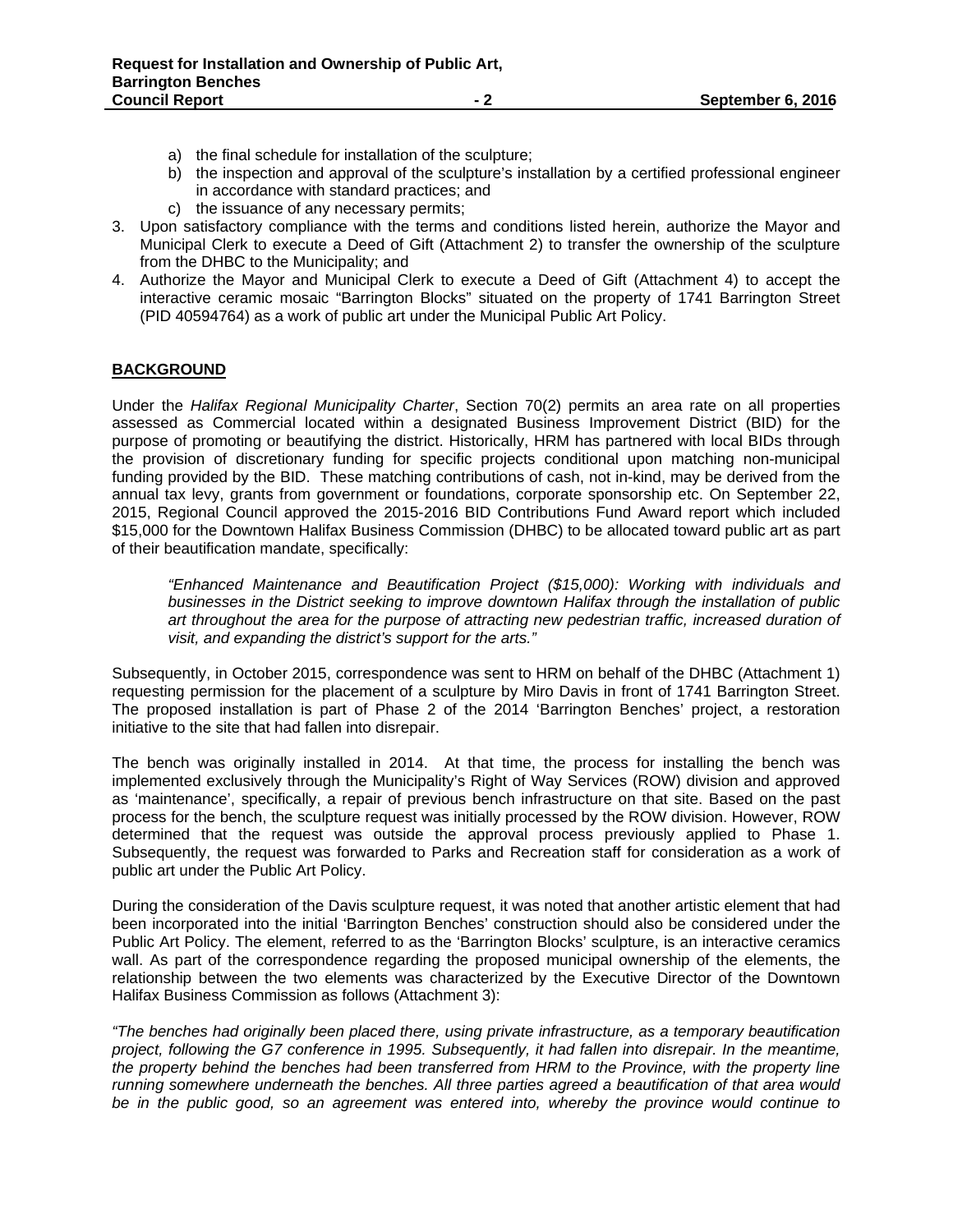*maintain the fence, and DHBC would undertake the re-do the benches, after which HRM would assume ownership and maintenance responsibilities. Part of the reconstruction of the bench involved an art piece – a moveable mosaic, which was designed by Professor Rory MacDonald, of NSCAD, and student Catherine LeRoche".*

DHBC's most recent request has provided an opportunity to formalize acceptance of the existing artwork appropriately, under the terms and conditions as set forth in the Public Art Policy. Though both requests represent components of the 'Barrington Benches' Phase 2 project, the consideration of each is slightly different under the Public Art Policy. Therefore, there are two separate Deeds of Gift attached to this report.

#### **DISCUSSION**

HRM's Public Art Policy, approved in 2008, outlines the process by which the Municipality may accept donations of public art (Section 1.3). Through that process HRM may accept donations which have been, or will be funded and installed by others. In addition to the installation, the donation must also include funding for the ongoing maintenance of the public art. Both DHBC requests have been considered using that process.

#### **1. Miro Davis "Untitled" Sculpture**

In order to ensure compliance with the Public Art Policy, consideration of the donation of the proposed Miro Davis sculpture to HRM required review in the following areas:

- Policy Consideration
- Acquisition Rationale
- Technical Consideration of Site
- Technical Consideration of Proposed Sculpture
- Project Funding
- Ongoing Maintenance Requirements
- Deed of Gift

#### Policy Consideration

Consideration of the DHBC proposal has application to the public art policy under three principle sections: (1) Strategic Acquisition, (2) Site Approval and (3) Maintenance.

#### Acquisition Rationale

The proposal of the DHBC is to install the sculpture that complements the functional (seating) use and aesthetic properties of the 'Barrington Benches' Project, installed on that site in July 2014. The September 22, 2015 BID Contributions Award Report approved allocation of funds toward the commissioning of public art for the purposes of beautification.

#### Technical Consideration of Site

The proposed site meets the requirements of Policy 2.6 of the Public Art Policy under the "major parks and public places" and the "regional streetscapes' categories. ROW has confirmed that since the sculpture will be owned by HRM, an encroachment license is not necessary. A Streets and Services permit will be issued to the contractor who installs the structure.

#### Technical Consideration of Sculpture

Attachment 1 provides engineered drawings of the sculpture, as well as material information and treatment specification pertaining to the ongoing maintenance of the artwork. It is therefore recommended that any direction to approve the installation of the sculpture at this site be conditional upon the staff approval of the following requirements:

- a) the final schedule for production and installation of the monument; and
- b) the issuance of any necessary permits.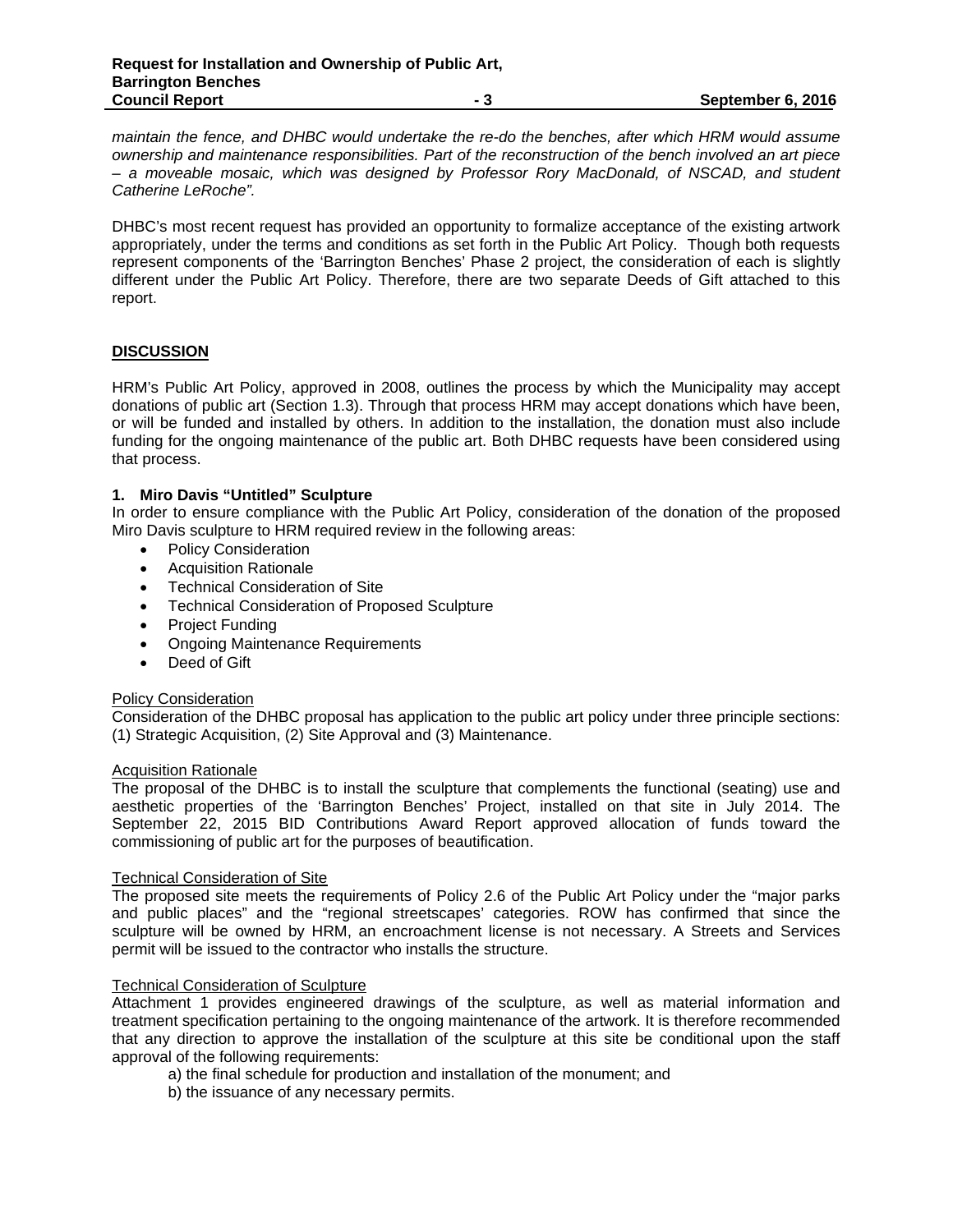#### Project Funding

The cost of commissioning the artwork by the DHBC was \$5,000. These costs were supplemented by inkind sponsorship of materials and services, therefore, it is difficult to predict a total cost of construction. As such, it is recommended that the 'real cost' to the DHBC be treated as the effective 'total cost of construction' for the sculpture, for the purposes of calculating the required 10% allocation toward ongoing maintenance.

#### Ongoing Maintenance Requirements

The artwork is proposed to be constructed out of a single piece of Nova Scotia granite with the attachment of black granite sphere. Based upon the simplicity of construction and the durability of the materials involved, the ongoing maintenance of the artwork is seen as relatively minimal. The DHBC has committed to providing \$500 (one time) to the Municipality (based upon the 10% of total construction costs set out in Section 1.3 of the Public Art Policy in relation to the \$5,000 effective true cost of construction determined above).

#### Deed of Gift

Pending satisfactory construction in compliance with the terms and conditions listed above, the DHBC has requested the transfer of the Miro sculpture's ownership from the DHBC to HRM. Therefore, upon satisfactory construction, it is recommended that Council authorize the Mayor and Municipal Clerk to execute a Deed of Gift, formally transferring the ownership of the artwork from the DHBC to the Municipality (Attachment 2)

#### **2. 'Barrington Blocks' Interactive Ceramic Mosaic**

In order to ensure compliance with the Public Art Policy, consideration of the donation of the 'Barrington Blocks' takes into consideration that the artwork is already installed. Therefore, accepting the work required review in the following areas:

- Policy Consideration
- Acquisition Rationale
- Project Funding
- Ongoing Maintenance Requirements
- Deed of Gift

#### Policy Consideration

Consideration of the DHBC request has application to the public art policy under two principle sections: (1) Strategic Acquisition and (2) Maintenance.

#### Acquisition Rationale

Phase 1 of the 'Barrington Benches' Project, installed on that site in July 2014, replaced existing (and failing) infrastructure and included the interactive element of the ceramic blocks. As such the 'Barrington Blocks' falls under the category of "Expressive Art Works" stated in the Public Art Policy: *"These works integrate objects into public spaces with the primary purpose of animating those spaces and engaging the interest of citizens".* 

#### Project Funding

The stated cost of commissioning the artwork by the DHBC was \$3,000. It is similarly recommended that the 'real cost' to the DHBC be treated as the effective 'total cost of construction' for the 'Barrington Blocks', for the purposes of calculating the required 10% allocation toward ongoing maintenance.

#### Ongoing Maintenance Requirements

The artwork is comprised of multi-coloured ceramic blocks mounted along a series of vertical aluminum poles. The blocks can be rotated to create simple images or to spell out messages. Each block measures 3.5" by 3.5" and there are 384 altogether. The blocks are in good condition and do not require any significant maintenance or rehabilitation in the short term.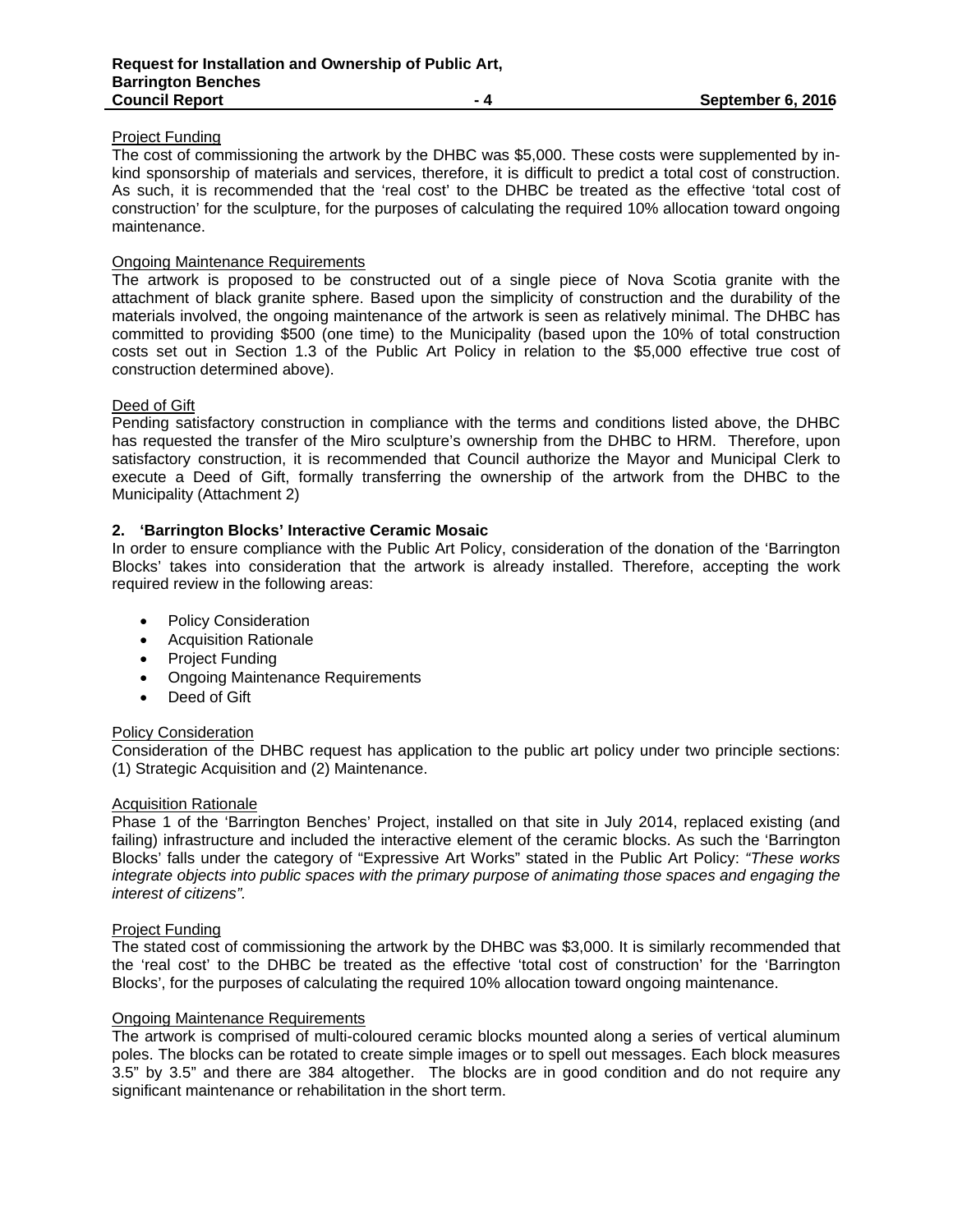#### Deed of Gift

DHBC has requested that the municipality accept the work under the Public Art Policy through a formal Deed of Gift (Attachment 4).The DHBC has agreed to a maintenance fee of \$300 (one time) which is 10% of original project budget. It is recommended that Council authorize the Mayor and Municipal Clerk to execute the Deed of Gift formally accepting ownership of the artwork (Attachment 4).

As stipulated in Attachments 2 and 4, HRM is not obligated to retain either artwork in their current location and may elect to relocate them to other locations if circumstances warrant. This may be necessary depending on any future redevelopment of the abutting property.

#### **FINANCIAL IMPLICATIONS**

This report recommends that the Municipality assume ownership of a proposed sculpture as well as a previously-installed ceramic artwork as outlined in this report and under the conditions set out in the attached Deeds of Gift. The Municipality would therefore assume the ongoing operational costs of maintaining both artworks.

The maintenance requirement for both public art pieces (10% of project budget), as set out in the Public Art Policy, and agreed to in the Deeds of Gift, will be allocated to C764 for ongoing maintenance of the artwork.

#### **RISK CONSIDERATION**

There are no significant risks associated with the recommendations in this Report. The risks considered rate Low.

In reaching this conclusion, consideration was given to operational, financial and public safety risks.

#### **COMMUNITY ENGAGEMENT**

The Downtown Halifax Business Commission has undertaken community and stakeholder engagement in the development of the Barrington Benches project, of which the 'Barrington Blocks' as well as the proposed Miro Davis sculpture are considered Phase 1 and 2 components, respectively. On October 19, 2013 over 1200 members of the public participated in an on-site engagement during the Nocturne: Art and Night festival.

#### **ENVIRONMENTAL IMPLICATIONS**

There are no environmental implications to this recommendation.

#### **ALTERNATIVES**

- Alternative 1: Regional Council may choose to not approve the proposed sculpture location and direct staff to engage the DHBC to consider alternate sites or take no further action.
- Alternative 2: Regional Council may choose to approve the proposed sculpture location but direct that HRM not accept the Deed of Gift and require that DHBC retain responsibility for the artwork.
- Alternative 3: Regional Council may choose to direct staff not to accept Barrington Blocks as a work of public art and continue its classification as a restoration element.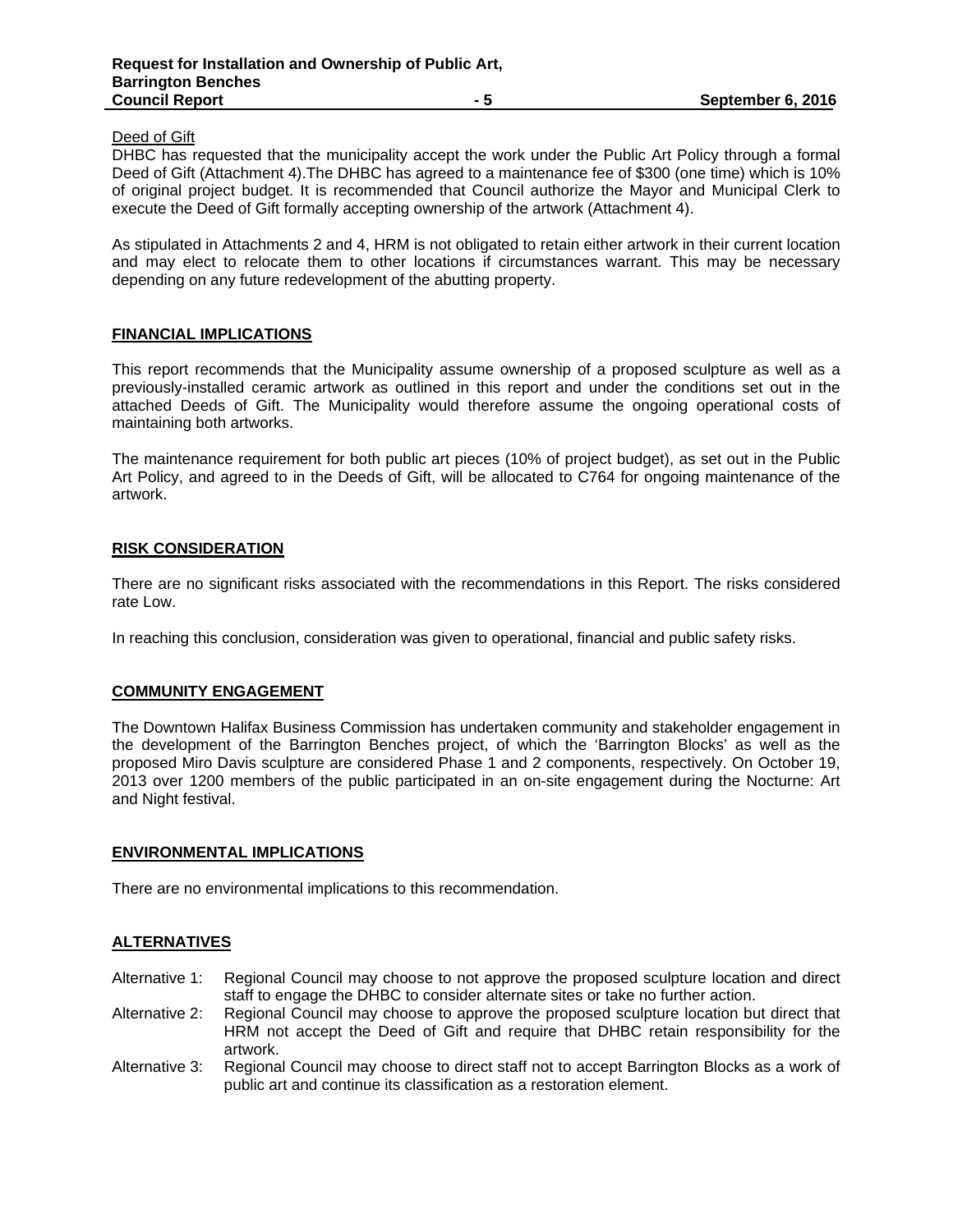#### **ATTACHMENTS**

| Attachment 1: Consolidated information submitted by the Downtown Halifax Business Commission, |                        |  |  |  |  |  |  |
|-----------------------------------------------------------------------------------------------|------------------------|--|--|--|--|--|--|
|                                                                                               | dated October 14, 2015 |  |  |  |  |  |  |

- Attachment 2: Proposed Deed of Gift Miro Davis sculpture
- Attachment 3: Consolidated information submitted by the Downtown Halifax Business Commission dated July 6, 2016.

Attachment 4: Proposed Deed of Gift - "Barrington Blocks" Interactive Ceramic Mosaic

A copy of this report can be obtained online at http://www.halifax.ca/council/agendasc/cagenda.php then choose the appropriate meeting date, or by contacting the Office of the Municipal Clerk at 902.490.4210, or Fax 902.490.4208.

| Report Prepared by:    | Elizabeth Taylor, Manager, Culture and Events, 490.4387       |
|------------------------|---------------------------------------------------------------|
| Report Approved by:    | Denise Schofield, Manager, Program Support Services, 490.6252 |
| Financial Approved by: | Amanda Whitewood, Difector of Finance & ICT/CFO, 490.6308     |
| Report Approved by:    | Brad Anguish, Director, Parks & Recreation, 490.4933          |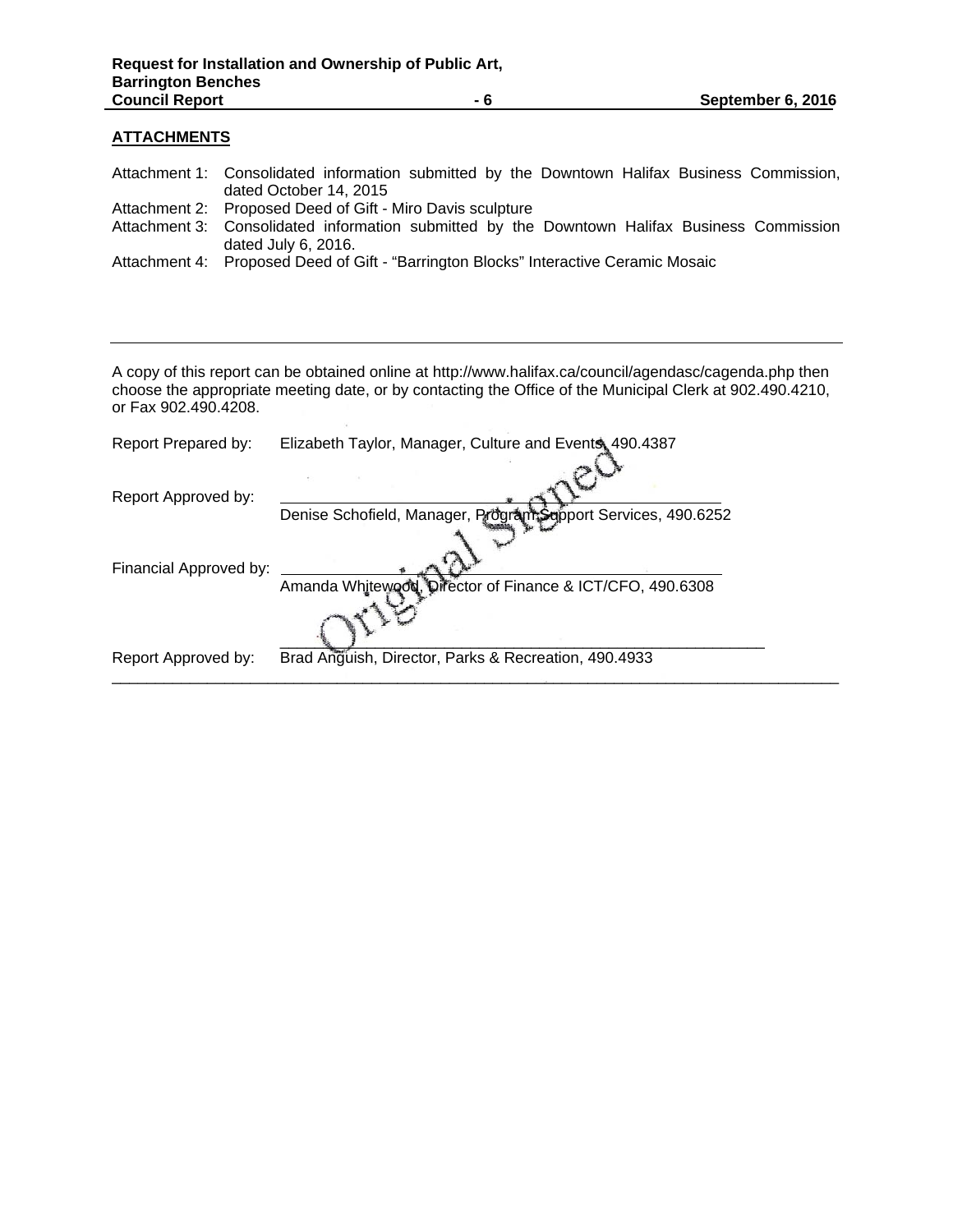From: Kimberly Dossett [mailto:kimberly@downtownhalifax.ca] Sent: October-14-15 9:30 AM To: Davis, Christopher Cc: paul@downtownhalifax.ca Subject: Barrington Street resting site Importance: High

Hi Chris,

As the next step in the Barrington Benches project, we have partnered with Sculpture Nova Scotia to create an art piece. I have attached the engineering drawings for your approval. The granite piece will require anchoring into the sidewalk,

Please let me know if you have any questions and the next steps required to allow up to proceed with this project.

Kimberly Dossett Director of Operations Downtown Halifax Business Commission 1546 Barrington Street, Suite 104 Halifax, NS B3J 3X7 Tel: Fax' (902) 429-0865 Email: kimberly@downtownhalifax.ca Website: www.downtownhalifax.ca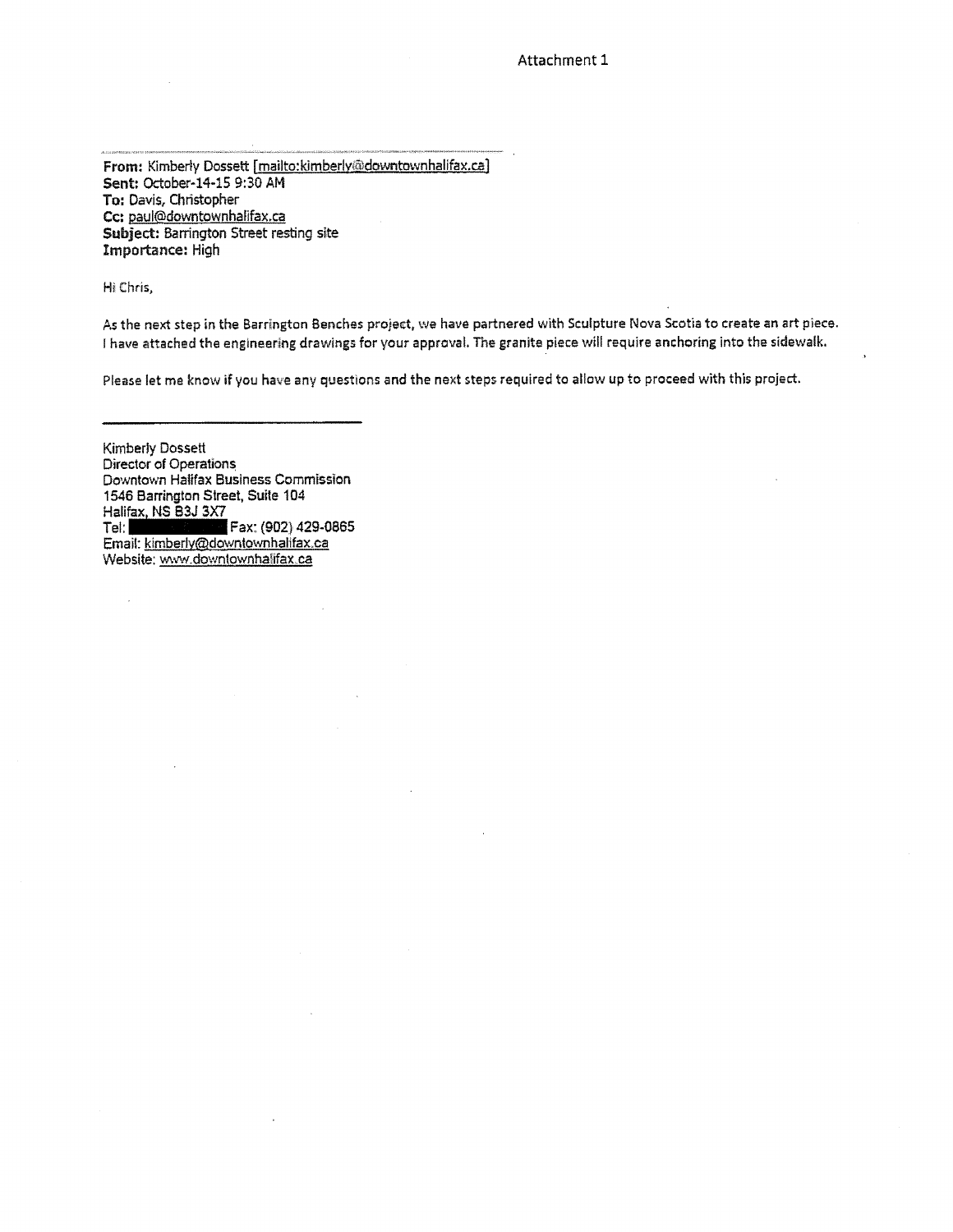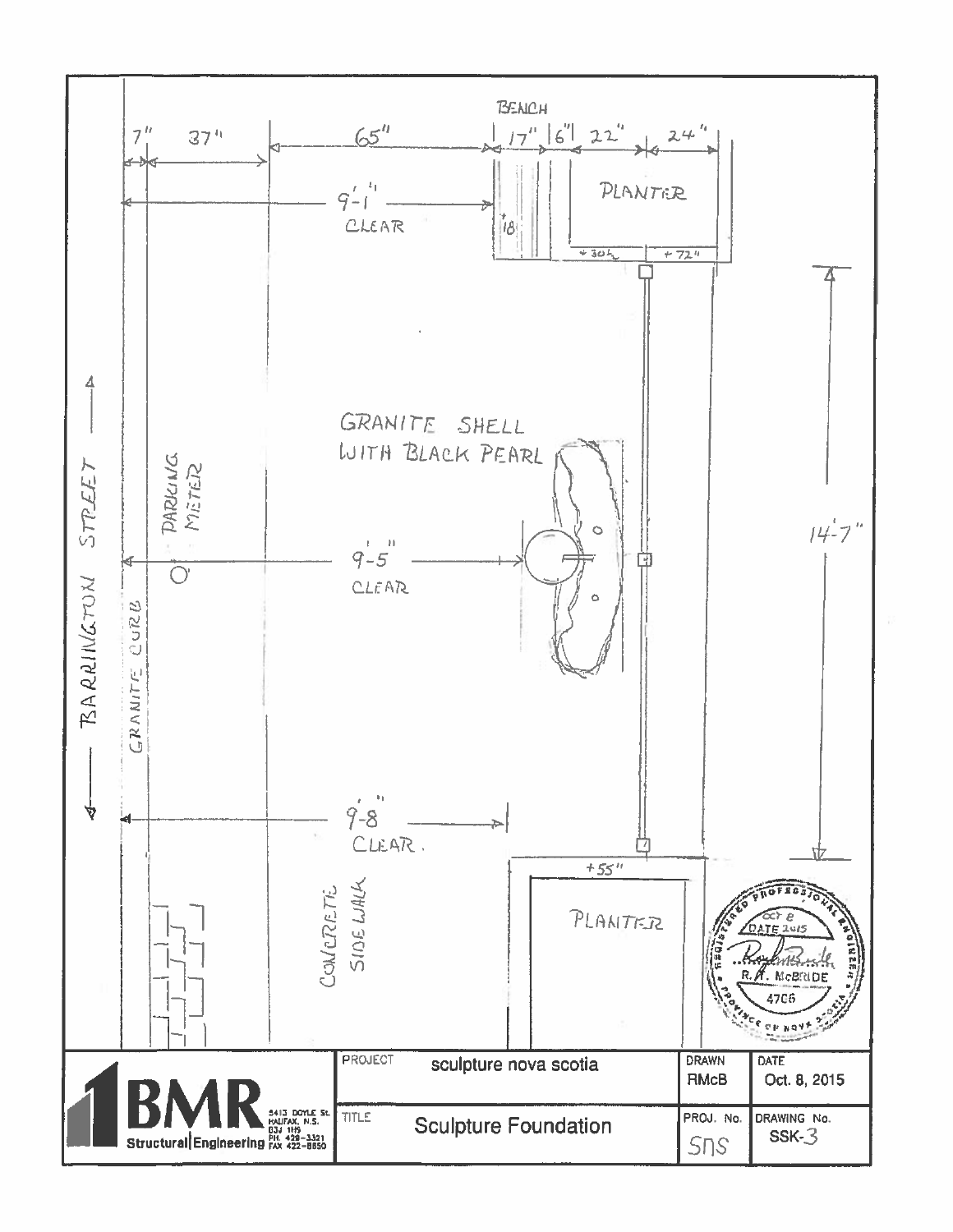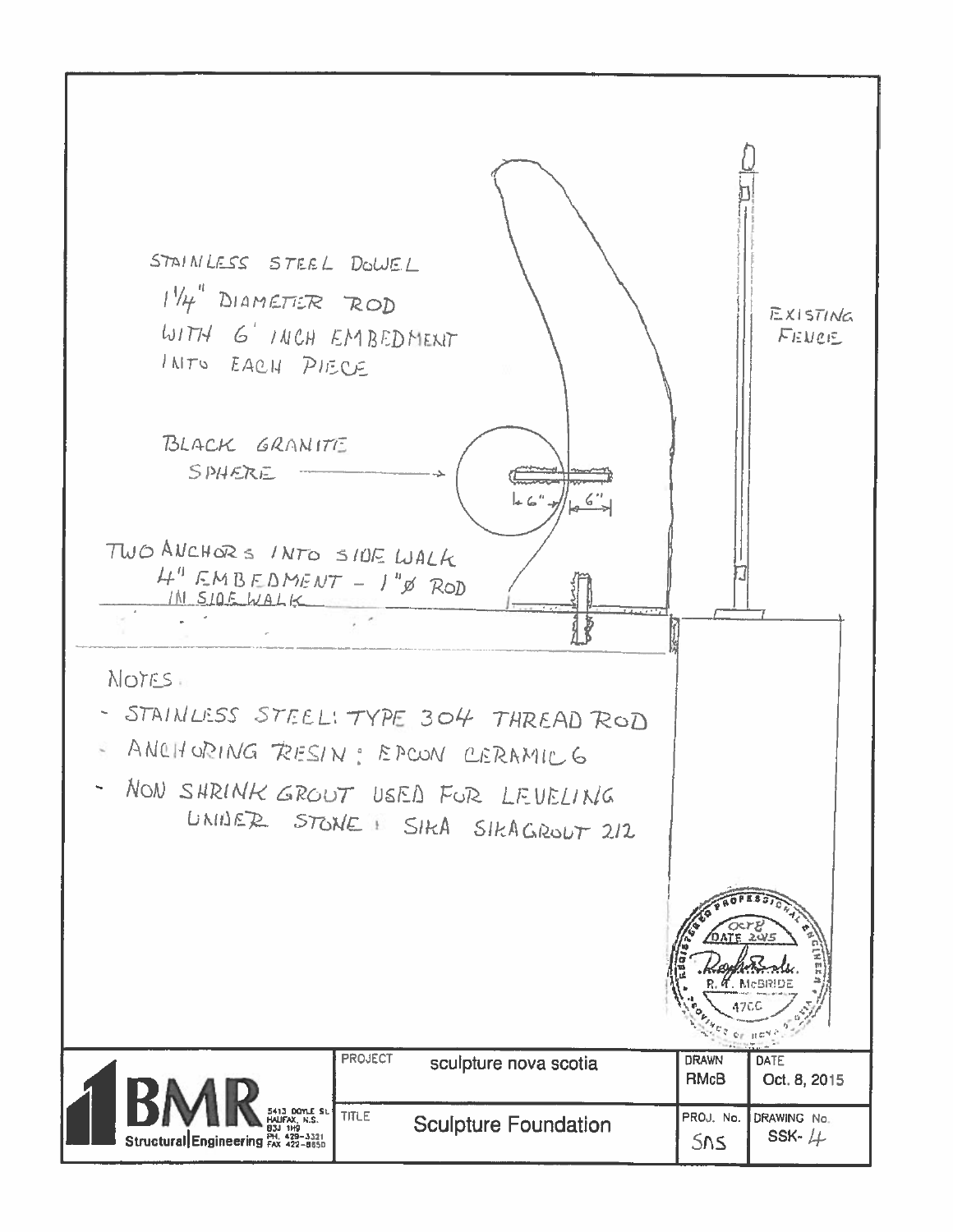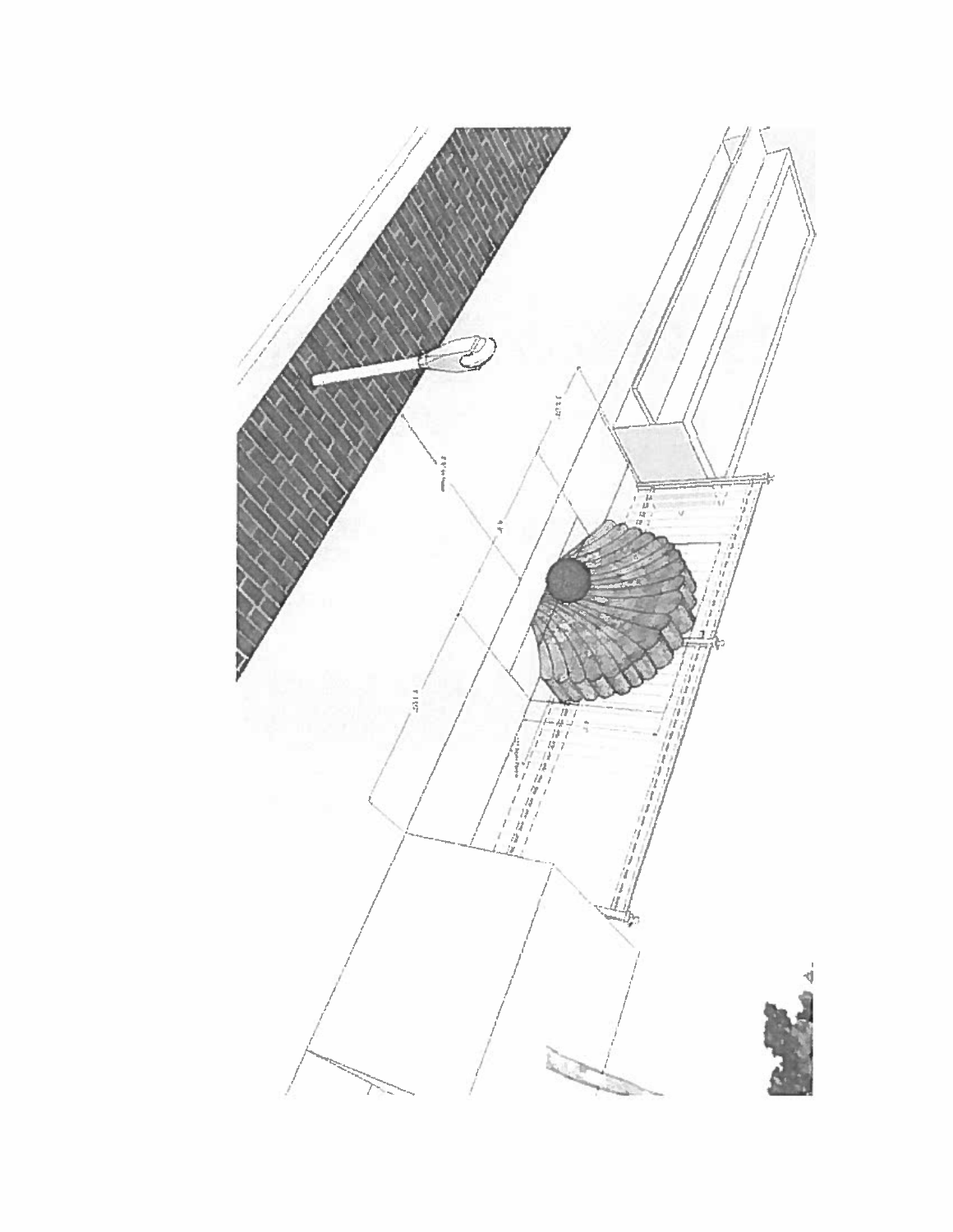| <b>How to Use</b><br><b>Surface Preparation</b> | Remove all dirt, oil, grease, and other bond-inhibiting materials by mechanical means. Anchor<br>bolts to be grouted must be de-greased with suitable solvent. Concrete must be sound and<br>roughened to a CSP 4 or higher to promote mechanical adhesion. Prior to pouring, surface<br>should be brought to a saturated surface-dry condition. Steel should be cleaned and prepared<br>thoroughly by blastcleaning to a white metal finish. Follow standard industry and Sika guidelines<br>for use as an anchoring epoxy.<br>For pourable grout, construct forms to retain grout without leakage. Forms should be lined or                                                                                                         |
|-------------------------------------------------|---------------------------------------------------------------------------------------------------------------------------------------------------------------------------------------------------------------------------------------------------------------------------------------------------------------------------------------------------------------------------------------------------------------------------------------------------------------------------------------------------------------------------------------------------------------------------------------------------------------------------------------------------------------------------------------------------------------------------------------|
|                                                 | coated with bond-breaker for easy removal. Forms should be sufficiently high to accommodate<br>head of grout. Where grout-tight form is difficult to achieve, use SikaGrout <sup>o</sup> 212 in dry pack<br>consistency.                                                                                                                                                                                                                                                                                                                                                                                                                                                                                                              |
| <b>Mixing</b>                                   | Mix manually or mechanically. Mechanically mix with low-speed drill (400-600 rpm) and Sika<br>mixing paddle or in appropriately sized mortar mixer.                                                                                                                                                                                                                                                                                                                                                                                                                                                                                                                                                                                   |
|                                                 | Make sure all forming, mixing, placing, and clean-up materials are on hand. Add appropriate<br>quantity of clean water to achieve desired flow. Add bag of powder to mixing vessel. Mix to a<br>uniform consistency, minimum of 2 minutes. Ambient and material temperature should be as<br>close as possible to 70°F If higher, use cold water; if colder, use warm water.                                                                                                                                                                                                                                                                                                                                                           |
|                                                 | Product Extension: For deeper applications, SikaGrout® 212 (plastic and flowable consistencies<br>only) may be extended with 25 lbs. of 3/8" pea gravel. The aggregate must be nonreactive, clean,<br>well-graded, saturated surface dry, have low absorption and high density, and comply with ASTM<br>C33 size number 8 per Table 2. Add the pea gravel after the water and SikaGrout® 212.                                                                                                                                                                                                                                                                                                                                         |
| <b>Application</b>                              | Within 15 minutes after mixing, place grout into forms in normal manner to avoid air entrapment.<br>Vibrate, purnp, or ram grout as necessary to achieve flow or compaction. SikaGrout <sup>o</sup> 212 must be<br>confined in either the horizontal or vertical direction leaving minimum exposed surface. SikaGrout®<br>212 is an excellent grout for pumping, even at high flow. For pump recommendations, contact<br>Technical Service. Wet cure for a minimum of 3 days or apply a curing compound which complies<br>with ASTM C-309 on exposed surfaces.                                                                                                                                                                        |
| <b>Tooling &amp; Finishing</b>                  | After grout has achieved final set, remove forms, trim or shape exposed grout shoulders to<br>designed profile                                                                                                                                                                                                                                                                                                                                                                                                                                                                                                                                                                                                                        |
| <b>Limitations</b>                              | - Minimum ambient and substrate temperature 45°F and rising at time of application.<br>Minimum application thickness: 1/2 in.<br>» Maximum application thickness (neat): 2 in. However, thicker applications can be achieved.<br>Contact Sika's Technical Services Department (800-933-7452) for further information.<br>Do not use as a patching or overlay mortar or in unconfined areas.<br>Material must be placed within 15 minutes of mixing.<br>As with all cement based materials, avoid contact with aluminum to prevent adverse chemical<br>reaction and possible product failure. Insulate potential areas of contact by coating aluminum<br>bars, rails, posts etc. with an appropriate epoxy such as Sikadur® Hi-Mod 32. |

PRIOR TO EACH USE OF ANY SIKA PRODUCT, THE USER MUST ALWAYS READ AND FOLLOW THE WARNINGS AND INSTRUCTIONS ON THE PRODUCT'S MOST CURRENT PRODUCT DATA SHEET, PRODUCT LABEL AND SAFETY DATA SHEET WHICH ARE AVAILABLE ONLINE AT HTTP://USA.SIKA.COM/ OR BY CALLING SIKA'S TECHNICAL SERVICE DE-PARTMENT AT 800 933.7452 NOTHING CONTAINED IN ANY SIKA MATERIALS RELIEVES THE USER OF THE OBLIGATION TO READ AND FOLLOW THE WARNINGS AND INSTRUCTIONS FOR EACH SIKA PRODUCT AS SET FORTH IN THE CUR-RENT PRODUCT DATA SHEET. PRODUCT LABEL AND SAFETY DATA SHEET PRIOR TO PRODUCT. USE

KEEP CONTAINER TIGHTLY CLOSED. KEEP OUT OF REACH OF CHILDREN. NOT FOR INTERNAL CONSUMPTION. FOR INDUSTRIAL USE ONLY, FOR PROFESSIONAL USE ONLY.

For further information and advice regarding transportation, handling, storage and disposal of chemical products, users ahould refer to the<br>actual Safety Data Sheets containing physical, ecological, toxicological and other

Prior to each use of any Sika product, the user must always read and follow the warnings and instructions on the product's most current Product<br>Data Sheet, product label and Safety Data Sheet which are available online at product use.

SIKA warrants this product for one year from date of Installation to be free from manufacturing defects and to meet the technical properties on<br>the current Product Data Sheet if used as directed within shelf life. User det

Sika Mexicana S.A. de C.V.

Fracc, Industrial Balvanera

Corregidora, Queretaro

Phone: 52 442 2385800

Fax: 52 442 2250537

C.P. 76920

Carretera Libre Celaya Km. 8.5

Visit our website at usa.sika.com

**Sika Corporation** 201 Polita Avenue Phone: 800-933-7452 Fax: 201-933-6225

Sika Canada Inc. 601 Delmar Avenue Pointe Claire Quebec H9R 4A9 Phone: 514-697-2610 Fax: 514-694-2792

1-800-933-SIKA NATIONWIDE Regional Information and Sales Centers. For the location of your nearest Sika sales office, contact your regional center.

W

**MAZUMALALI CARA** 

 $rac{100 - 3699}{100 - 6499}$ 

Sike and SikaGrout are registered trademarks. **Printed in Canada** 

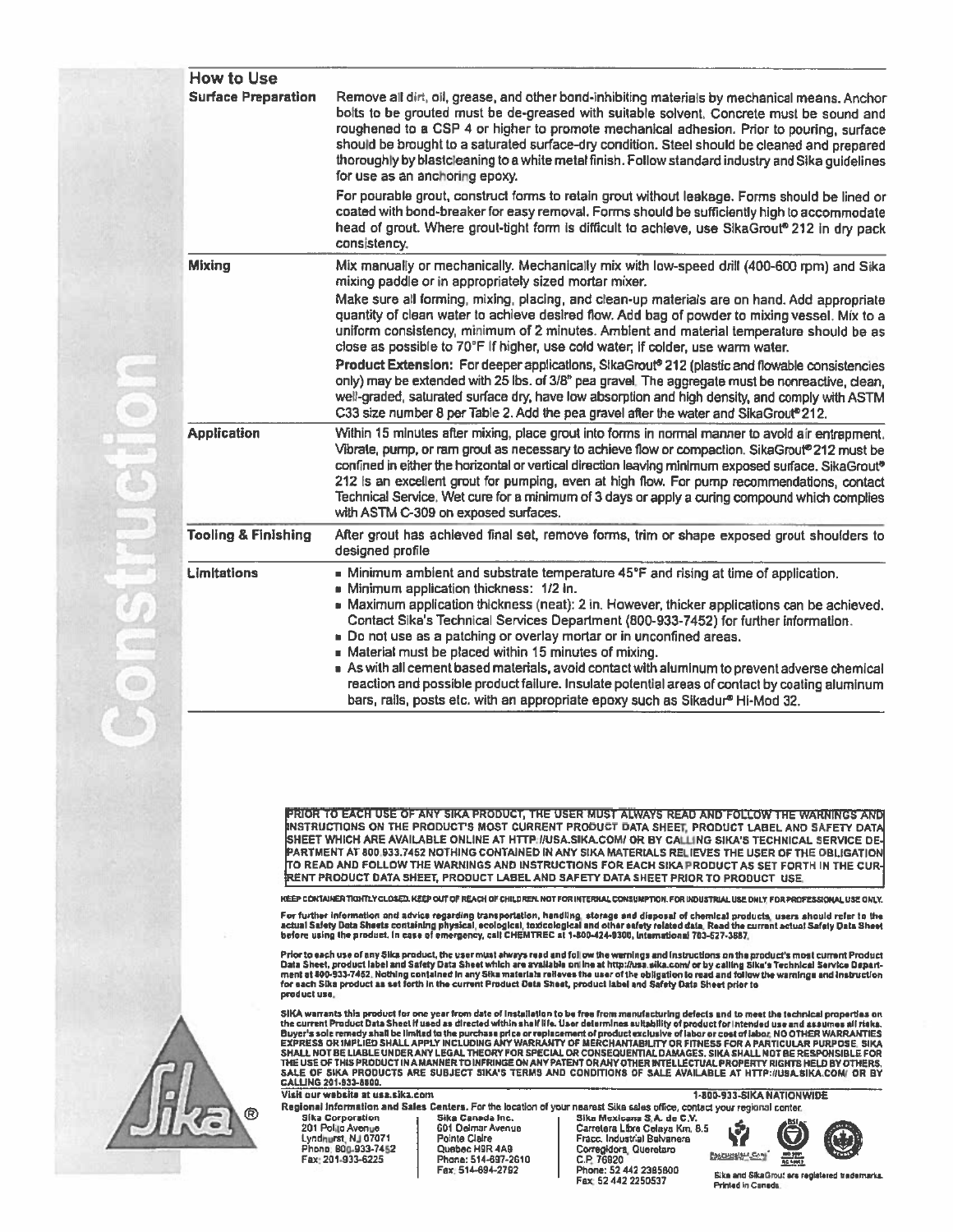**Product Data Sheet** Edition 7:24:2014 SikaGrout<sup>®</sup> 212

# SikaGrout<sup>®</sup> 212

# High performance, cementitious grout

| <b>Description</b> | SikaGrout <sup>®</sup> 212 is a non-shrink, cementitious grout with a unique 2-stage shrinkage compen-<br>sating mechanism. It is non-metallic and contains no chloride,                                                                                                                                                                                                                                                                                                    |                                                                                                                                                                                                                                                                                                                   |                                                                                             |                            |                                                                        |  |  |  |  |  |
|--------------------|-----------------------------------------------------------------------------------------------------------------------------------------------------------------------------------------------------------------------------------------------------------------------------------------------------------------------------------------------------------------------------------------------------------------------------------------------------------------------------|-------------------------------------------------------------------------------------------------------------------------------------------------------------------------------------------------------------------------------------------------------------------------------------------------------------------|---------------------------------------------------------------------------------------------|----------------------------|------------------------------------------------------------------------|--|--|--|--|--|
|                    | With a special blend of shrinkage-reducing and plasticizing/water-reducing agents, Sika-<br>Grout <sup>e</sup> 212 compensates for shrinkage in both the plastic and hardened states. A structural<br>grout, SikaGrout <sup>®</sup> 212 provides the advantage of multiple fluidity with a single component.<br>SikaGrout <sup>e</sup> 212 meets ASTM C-1107 (Grade C).                                                                                                     |                                                                                                                                                                                                                                                                                                                   |                                                                                             |                            |                                                                        |  |  |  |  |  |
| Where to Use       | bearing plates, etc.                                                                                                                                                                                                                                                                                                                                                                                                                                                        | Use for structural grouting of column base plates, machine base plates, anchor rods,<br>Use on grade, above and below grade, indoors and out.<br>. Multiple fluidity allows ease of placement: ram in place as a dry pack, trowel-apply as a<br>medium flow, pour or pump as high flow.                           |                                                                                             |                            |                                                                        |  |  |  |  |  |
| <b>Advantages</b>  | ■ Easy to use, just add water.<br>. Multiple fluidity with one material.<br>- Non-metallic, will not stain or rust.<br>n Low heat build-up.<br>Excellent for pumping: Does not segregate, even at high flow. No build-up on equipment<br>hopper<br>Buperior freeze/thaw resistance.<br>Resistant to oil and water.<br>Meets ASTM C-1107 (Grade C).<br>Shows positive expansion when tested in accordance with ASTM C-827.<br>■ SikaGrout <sup>®</sup> 212 is USDA-approved. |                                                                                                                                                                                                                                                                                                                   |                                                                                             |                            |                                                                        |  |  |  |  |  |
| Coverage           | Approximately 0.44 cu. ft./bag at high flow.                                                                                                                                                                                                                                                                                                                                                                                                                                |                                                                                                                                                                                                                                                                                                                   |                                                                                             |                            |                                                                        |  |  |  |  |  |
| Packaging          |                                                                                                                                                                                                                                                                                                                                                                                                                                                                             | 50-lb. multi-wall bags; 36 bags/pallet                                                                                                                                                                                                                                                                            |                                                                                             |                            |                                                                        |  |  |  |  |  |
|                    | <b>Shelf Life</b><br><b>Storage Conditions</b>                                                                                                                                                                                                                                                                                                                                                                                                                              | RESULTS MAY DIFFER BASED UPON STATISTICAL VARIATIONS DEPENDING UPON MIXING METHODS AND EQUIPMENT.<br>TEMPERATURE, APPLICATION METHODS, TEST METHODS, ACTUAL SITE CONDITIONS AND CURING CONDITIONS.<br>One year in original, unopened bags.<br>Store dry at 40°-95°F (4°-35°C). Condition material to 65"-75°F be- |                                                                                             |                            |                                                                        |  |  |  |  |  |
|                    |                                                                                                                                                                                                                                                                                                                                                                                                                                                                             | fore using.                                                                                                                                                                                                                                                                                                       |                                                                                             |                            |                                                                        |  |  |  |  |  |
|                    | Color                                                                                                                                                                                                                                                                                                                                                                                                                                                                       | Concrete gray                                                                                                                                                                                                                                                                                                     |                                                                                             |                            |                                                                        |  |  |  |  |  |
|                    | <b>Flow Conditions</b><br>(ASTM C-109, Plastic & Flowable; ASTM C-939, Fluid)                                                                                                                                                                                                                                                                                                                                                                                               |                                                                                                                                                                                                                                                                                                                   | Plastic <sup>1</sup>                                                                        | Flowable <sup>1</sup>      | Fluid <sup>2</sup>                                                     |  |  |  |  |  |
|                    | <b>Typical Water Requirements:</b><br>Set Time (ASTM C-266): Initial                                                                                                                                                                                                                                                                                                                                                                                                        |                                                                                                                                                                                                                                                                                                                   | $6$ pt. $+$<br>$3.5 - 4.5$ hr.                                                              | 6.5 pt.<br>$4.0 - 5.0$ hr. | 8.5 pt.<br>4.5-6.5 hr.                                                 |  |  |  |  |  |
|                    |                                                                                                                                                                                                                                                                                                                                                                                                                                                                             | <b>Final</b>                                                                                                                                                                                                                                                                                                      | $4.5 - 5.5$ hr.                                                                             | 5.5-6.5 hr.                | $6.0 - 8.0$ hr.                                                        |  |  |  |  |  |
|                    | Tensile Splitting Strength, psi (ASTM C-496)                                                                                                                                                                                                                                                                                                                                                                                                                                |                                                                                                                                                                                                                                                                                                                   |                                                                                             |                            |                                                                        |  |  |  |  |  |
|                    |                                                                                                                                                                                                                                                                                                                                                                                                                                                                             |                                                                                                                                                                                                                                                                                                                   | 28 day 600 (4.1 MPa)                                                                        | 575 (3.9 MPa)              | 500 (3.4 MPa)                                                          |  |  |  |  |  |
|                    | Flexural Strength, psi (ASTM C-293)                                                                                                                                                                                                                                                                                                                                                                                                                                         |                                                                                                                                                                                                                                                                                                                   |                                                                                             |                            |                                                                        |  |  |  |  |  |
|                    |                                                                                                                                                                                                                                                                                                                                                                                                                                                                             |                                                                                                                                                                                                                                                                                                                   | 28 day 1,400 (9.6 MPa)                                                                      | 1,200 (8.2 MPa)            | 1,000 (6.8 MPa)                                                        |  |  |  |  |  |
|                    | Bond Strength, psi (ASTM C-882 modified): Hardened concrete to plastic grout                                                                                                                                                                                                                                                                                                                                                                                                |                                                                                                                                                                                                                                                                                                                   | 28 day 2,000 (13.7 MPa) 1,900 (13.1 MPa) 1,900 (13.1 MPa)                                   |                            |                                                                        |  |  |  |  |  |
|                    | Expansion % (CRD C-621) 28 day +0.021%                                                                                                                                                                                                                                                                                                                                                                                                                                      |                                                                                                                                                                                                                                                                                                                   |                                                                                             | +0.056%                    | $+0.027%$                                                              |  |  |  |  |  |
|                    | <b>Compressive Strength, psi (CRD C-621)</b>                                                                                                                                                                                                                                                                                                                                                                                                                                | 1 day<br>7 day                                                                                                                                                                                                                                                                                                    | 4,500 (31 MPa)<br>6,100 (42 MPa)<br>28 day 7,500 (51.7 MPa) 6,200 (42.7 MPa) 5,800 (40 MPa) |                            | 3,500 (24.1 MPa) 2,700 (18.6 MPa)<br>5,700 (39.3 MPa) 5,500 (37.9 MPa) |  |  |  |  |  |
|                    | <sup>1</sup> CRD C-227: 100-124% (plastic), 124-145% (flowable)                                                                                                                                                                                                                                                                                                                                                                                                             |                                                                                                                                                                                                                                                                                                                   |                                                                                             |                            |                                                                        |  |  |  |  |  |
|                    | <sup>2</sup> CRD C-611: 10-30 sec efflux time.                                                                                                                                                                                                                                                                                                                                                                                                                              |                                                                                                                                                                                                                                                                                                                   |                                                                                             |                            |                                                                        |  |  |  |  |  |



PRIOR TO EACH USE OF ANY SIKA PRODUCT, THE USER MUST ALWAYS READ AND FOLLOW THE WARNINGS AND INSTRUCTIONS ON THE PRODUCT'S MOST CURRENT PRODUCT DATA SHEET, PRODUCT LABEL AND SAFETY DATA SHEET WHICH ARE AVAILABLE ONLINE AT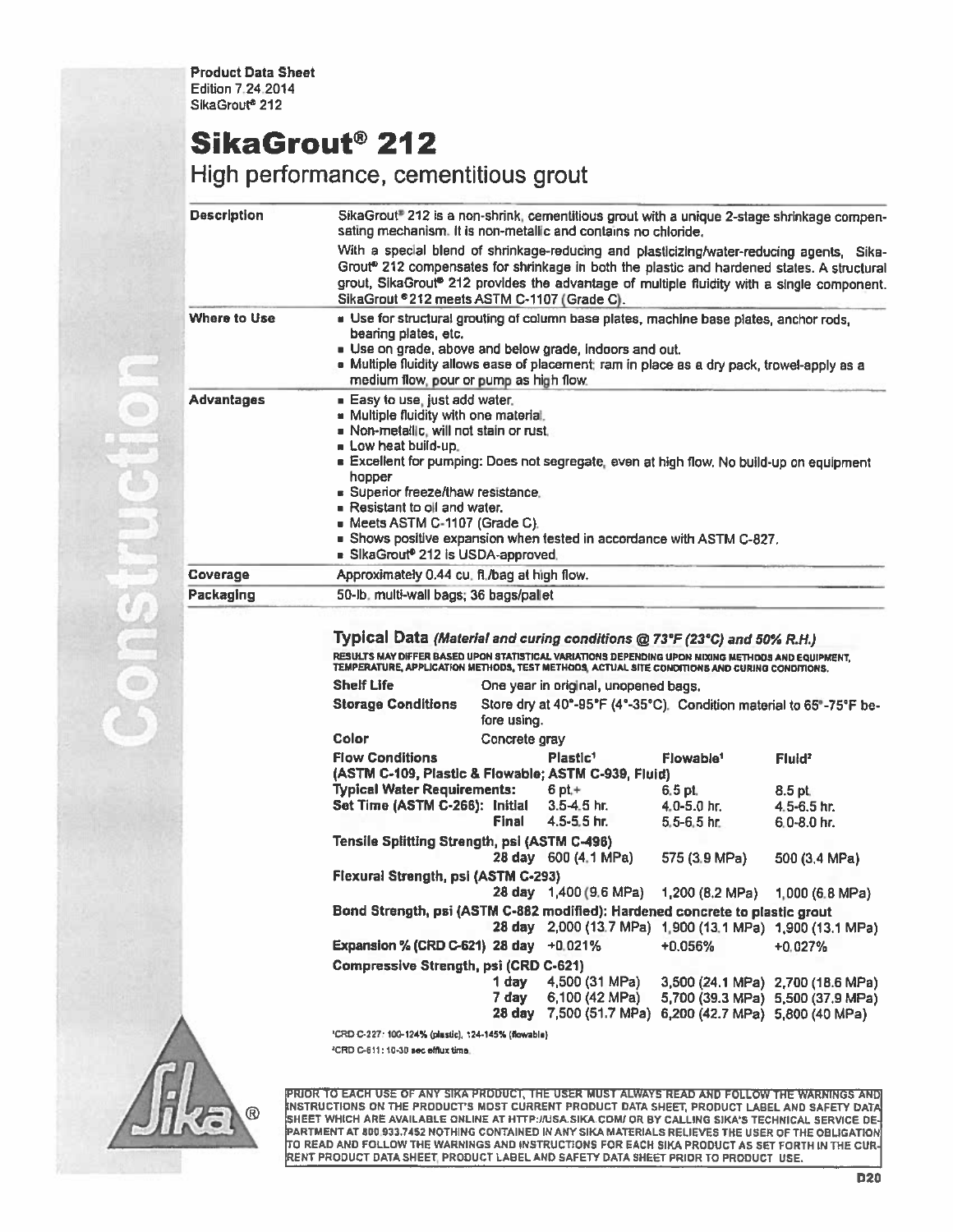

Reliable Performance-**Even Under the Most Severe Installation Conditions** 

 $\epsilon$ 





NEW! **Base Material Temperature 15°F** (cartridge temperature must be ≥ 70°F)

### **DESCRIPTION/SUGGESTED SPECIFICATIONS\***

Suggested Specifications see page 34

# **Fast Curing Epoxy for All Conditions**

The hardener and resin are completely mixed as they are dispensed from the dual cartridge through a static mixing nozzle. The pre-mixed adhesive is injected directly into the anchor hole. C6 can be used with threaded rod or rebar (for fastening to hollow base materials, see pages 43 and 46).

### **ADVANTAGES**

- 1 hour cure time (see below)
- Works in damp holes and underwater applications
- Minimum shrinkage-can be used in oversized holes and diamond cored holes
- **IS High heat deflection temperature: 139°F** minimum
- One formula for both solid and hollow base materials
- NSF standard 61 certified for drinking water systems

# **Curing Times**

- EF Extensively tested-earthquake, underwater, creep, freeze-thaw, radiation, fire, fatique, electrical isolation, ozone and many more test programs have been conducted on C6
- Extensive use-C6 has been used on projects all over the world for almost 20 years

Easy to open, snap-off tip, no cutting required





| . .                      |                   |                  |
|--------------------------|-------------------|------------------|
| <b>BASE MATERIAL'</b>    | <b>WORKING</b>    | <b>FULL</b>      |
| $(F^{\circ}/C^{\circ})$  | TIME <sup>2</sup> | <b>CURE TIME</b> |
| $120^{\circ}/49^{\circ}$ | 4 minutes         | 1 hour           |
| $110^{\circ}/43^{\circ}$ | 4 minutes         | 1 hour           |
| 90°/32°                  | 5 minutes         | 1 hour           |
| $80^\circ/26^\circ$      | 6 minutes         | 1 hour           |
| 70°/21°                  | 7 minutes         | 1 hour           |
| $60^{\circ}/16^{\circ}$  | 7 minutes         | 2 hours          |
| 50°/10°                  | 7 minutes         | 2 hours          |
| $40^{\circ}/4^{\circ}$   | 7 minutes         | 24 hours         |
| $15^{\circ}/-9^{\circ}$  | 6 minutes         | 24 hours         |

<sup>1</sup> Cartridge must be  $\geq 70^{\circ}$ F.

<sup>2</sup> Working time Is max time from the end of mixing to when the insertion of the anchor into the adhesive shall be completed.

Gel Time per ASTM D2471 = 10 minutes at 72° F

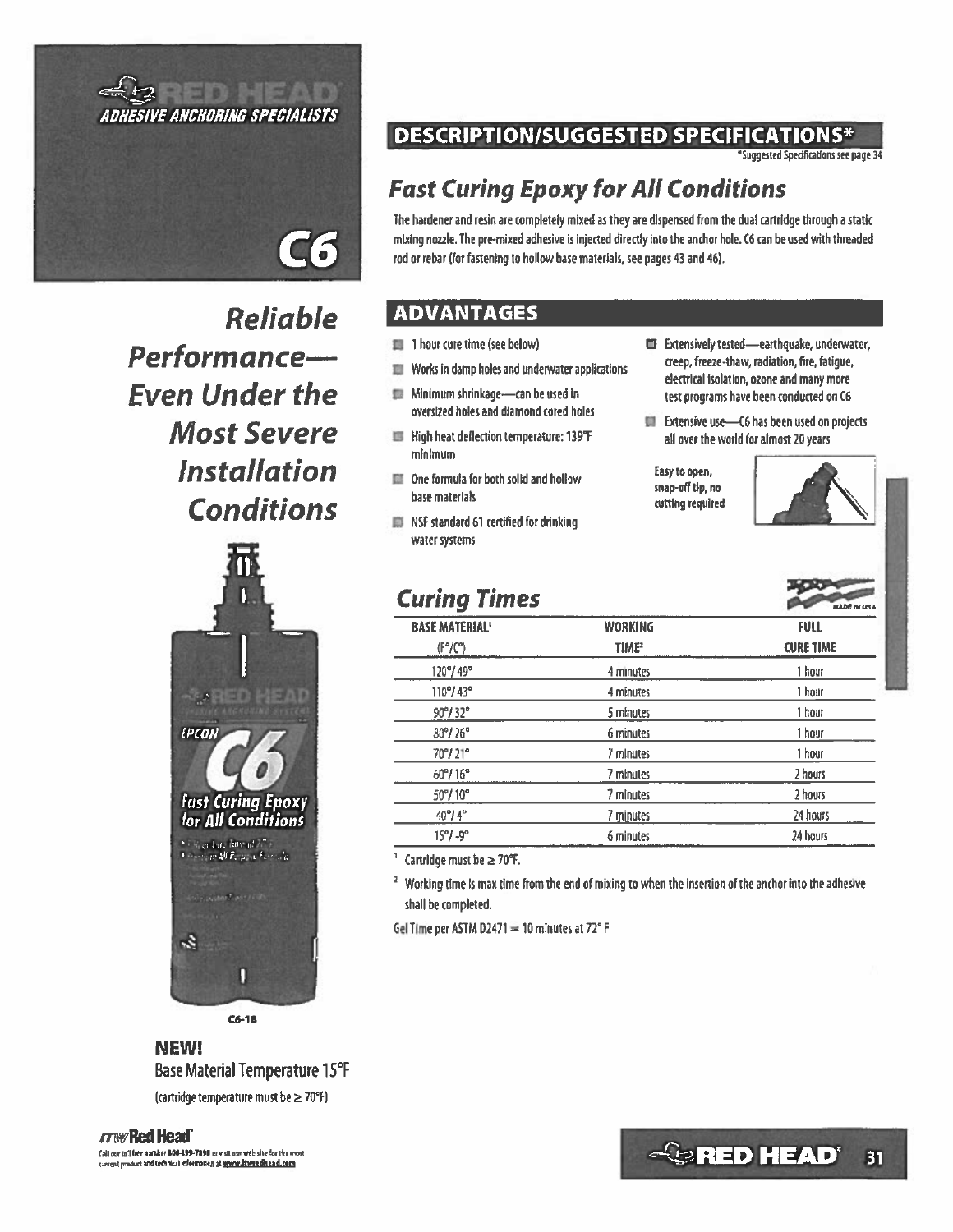### **APPLICATIONS**



#### **Tunnel Construction**

Over 40,000 anchors were installed overhead in damp holes with water seeping through using C6 and our "dosage control" screens.



**Water Treatment Plant** Skimmers and brackets with chain plates fastened with C6, which is NSF approved for potable drinking water systems.



**FEATURES** 

#### **Underwater Installations** C6 was used to install four 1-1/4" eye bolts underwater to lift this 37 ton block of concrete out of the ocean.

### **APPROVALS/LISTINGS**

ICC Evaluation Service, Inc. - #ER4285

City of Los Angeles - RR#24975

City of Los Angeles - RR#24927

NSF Standard 61 Certified for Drinking Water Components

DOT Approvals



For the most current approvals/listings visit: www.itw-redhead.com





**ITWRed Head** Call our toll free number 008-899-7890 or visit our with site for the most current product and technical information at www.fromedhead.com



### **ANCHORAGE TO SOLID CONCRETE**

Threaded Rod (Carbon or Stainless Steel) or Rebar supplied by contractor; rod does not need to be chisel pointed

C6 adhesive completely fills area between rod and hole creating a stress-free, high load anchorage

Pre-drilled hole in concrete, see performance tables for suggested hole sizes

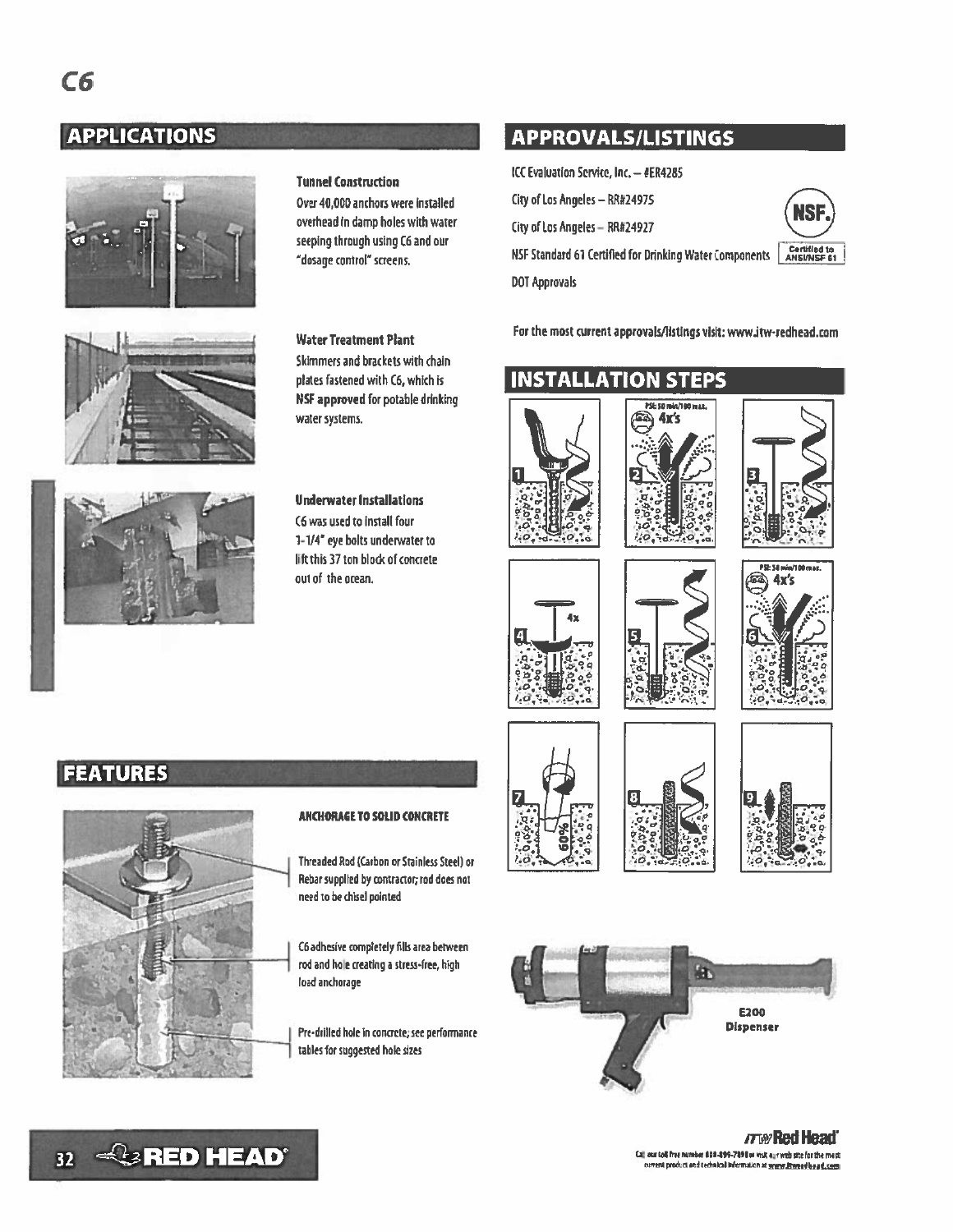### **PACKAGING**

- 1. Disposable, self-contained cartridge system capable of dispensing both epoxy components in the proper mixing ratio
- 2. Epoxy components dispensed through a static mixing nozzle that thoroughly mixes the material, and places the epoxy at the base of the pre-drilled hole
- 3. Cartridge markings: Include manufacturer's name, batch number and best-used-by date, mix ratio by volume, ANSI hazard classification, and appropriate **ANSI handling precautions**

## **SUGGESTED SPECIFICATIONS**

#### **EPOXY ADHESIVE**

High Strength EPOXY ADHESIVE: USA Made, ARRA Certified

- 1. Two component resin and hardener, 100% solids (containing no solvents or VOC's), non-sag paste, insensitive to moisture, grey in color, early working time and gel time appropriate for sever installation conditions, suitable for extreme temperature ranges, for all conditions or substrate materials.
- 2. Meets NSF Standard 61, certified for use in conjunction with drinking water systems.
- 3. Works in wet, damp, and submerged hole.
- 4. Heat deflection temperature: 139°F minimum.
- 5. Extended Shelf life: Best if used within 2 years.
- 6. Reliable performance in solid or hollow base materials.
- 7. Oversized and/or diamond cored holes permitted.
- 8. Suitable for Cold Base material installation using warmed cartridge.

### **PERFORMANCE TABLE**

# DRILL HOLE DIAMETERS<br>Provided on Page 33

### G<sub>6</sub> Average Ultimate Tension and Shear Loads<sup>1,2,3</sup> for **Epoxy Adhesive Threaded Rod Installed in Solid Concrete**

| <b>THREADED</b> |        |           | <b>MAX. CLAMPING FORCE</b> |            | <b>EMBEDMENT</b> |                 | 2000 PSI (13.8 MPa)                  |                 |         | 4000 PSI (27.6 MPa) |                                    |        |                                      | 6000 PSI (41,4 MPa)                     |         |                                      |         |                                    |  |
|-----------------|--------|-----------|----------------------------|------------|------------------|-----------------|--------------------------------------|-----------------|---------|---------------------|------------------------------------|--------|--------------------------------------|-----------------------------------------|---------|--------------------------------------|---------|------------------------------------|--|
| ROD DIA.        |        |           | AFTER PROPER CURE          |            | IN CONCRETE      |                 | <b>CONCRETE</b>                      |                 |         |                     | <b>CONCRETE</b>                    |        |                                      | <b>CONCRETE</b>                         |         |                                      |         |                                    |  |
| In. (mm)        |        |           | $F1$ . Lbs. $(Mm)$         |            | $\ln \{mn\}$     |                 | <b>ULTIMATE TENSION</b><br>Lbs. (kN) |                 |         |                     | <b>ULTIMATE SHEAR</b><br>Lbs. (kN) |        | <b>ULTIMATE TENSION</b><br>Lbs. (kM) | <b>ULTIMATE SHEAR</b><br>$Lb$ s. $(kN)$ |         | <b>ULTIMATE TENSION</b><br>Lbs. (kN) |         | <b>ULTIMATE SHEAR</b><br>Lbs. (kH) |  |
| 3/5             | (9.5)  | $13 - 18$ | $(17.6 - 24.4)$            | $3 - 3/8$  | (RS, 7)          | 7.195           | (32.0)                               | 5,209           | (23.2)  | 8.445               | [37.6]                             | 5.869  | (26.1)                               | 10,621                                  | (47.2)  | 5,941                                | (26.4)  |                                    |  |
|                 |        |           |                            | $+1/2$     | (114.3)          | 8,317           | (37.0)                               | 5,209           | (23.2)  | 10,021              | (44.6)                             | 5,869  | (26.1)                               | 10,603                                  | (47.2)  | 5,941                                | (26.4)  |                                    |  |
| 1/2             | (12.7) | $22 - 25$ | $(29.8 - 33.9)$            | $4 - 1/2$  | (114.3)          | 13,271          | (59.0)                               | 11,427          | (50.8)  | 17,684              | (78.7)                             | 12,585 | (56.0)                               | 17,684                                  | (78.7)  | 12.585                               | (36.0)  |                                    |  |
|                 |        |           |                            | Ō.         | (152.4)          | 19,127          | (85.1)                               | 11,427          | (50.8)  | 19,608              | ${37.2}$                           | 12,585 | (56.0)                               | 19,608                                  | (87.2)  | 12,585                               | (56.0)  |                                    |  |
| 5/8             | (15.9) | $55 - 80$ | $(74.6 - 108.5)$           | $5 - 5/8$  | (142.9)          | 17,704          | (78.6)                               | 18,294          | (61.4)  | 24,526              | 109.1)                             | 19,802 | (B.1)                                | 24,526                                  | (109.1) | 19,802                               | (88.1)  |                                    |  |
|                 |        |           |                            | 7-1/2      | (190.5)          | 22,642          | (100.7)                              | 18,294          | (61.4)  | 28,766              | (128.0)                            | 19,802 | (B8.1)                               | 29,456                                  | (131.0) | 19,802                               | (86.1)  |                                    |  |
| 3/4             | (19.1) | 106-160   | $(143.7 - 216.9)$          | $6 - 3/4$  | (171.5)          | 28.779          | (128.0)                              | 25,723          | (114.4) | 31,521              | (140.2)                            | 25,723 | (114.4)                              | 33.759                                  | (150.2) | 25,723                               | (114.4) |                                    |  |
|                 |        |           |                            |            | (228.6)          | 31,758          | (141.3)                              | 25,723          | (114.4) | 41,384              | [184.0]                            | 25,723 | (114.4)                              | 41,384                                  | (184.0) | 25,723                               | (114.4) |                                    |  |
| 7/8             | (22.2) | 185-250   | $(250.8 - 338.9)$          | $7 - 7/8$  | (200.0)          | 35,257          | (156.8)                              | Consult Factory |         | 37,714              | (167.3)                            | 30,295 | (134.8)                              | 41,023                                  | (182.5) | 32,573                               | (144.9) |                                    |  |
|                 |        |           |                            | $10 - 1/2$ | (266.7)          | Consult Factory |                                      | Consult Factory |         | 51,211              | (227.8)                            | 30,295 | (134.8)                              | 51,211                                  | (227.8) | 32,573                               | (141.9) |                                    |  |
|                 | (25.4) | 276-330   | $(374.2 - 447.4)$          | 9          | (228.6)          | 40,334          | (179.4)                              | 38,519          | (171.3) | 47,886              | (213.0)                            | 40,341 | (179.5)                              | 47,886                                  | (213.0) | 46.416                               | (206.5) |                                    |  |
|                 |        |           |                            | 12         | (304.8)          | 48.719          | (216.7)                              | 38,519          | (1713)  | 62,194              | (276.7)                            | 40,341 | (179.5)                              | 63.053                                  | (280.5) | 46,416                               | (206.5) |                                    |  |
| $1 - 1/4$       | (31.8) | 370-660   | $(501.6 - 894.8)$          | $11 - 1/4$ | (285.8)          | 55,654          | (247.6)                              | 65,085          | (289.5) | 56,981              | (253.5)                            | 65,085 | (289.5)                              | Consult Factory                         |         | 65,085                               | (289.5) |                                    |  |
|                 |        |           |                            | 15         | (381.0)          | 65.728          | (289.S                               | 65,085          | (289.5) | 79,726              | (354.7)                            | 65,085 | (289.5)                              | <b>Consult Factory</b>                  |         | 65,085                               | (289.5) |                                    |  |

Allowable working loads for the single Installations under static loading should not exceed 25% capacity or the allowable load of the anchor rod.

2 Ultimate load values in 2000, 4000, and 6000 psi stone aggregate concrete. Ultimate loads are inclused for the embedment shown in the Embedment in Concrete column. Performance values are based on the use of high stength

3 Linear Interpolation may be used for intermediate spacing and edge distances (see page 35).

| <b>CG</b> Average Ultimate Tension Loads <sup>1,2,3</sup> for Threaded Rod<br>Epoxy Adhesive Installed in Solid Concrete, Shallow Embedment |        |                                        |        |           |                                          |                                                    |         |  |
|---------------------------------------------------------------------------------------------------------------------------------------------|--------|----------------------------------------|--------|-----------|------------------------------------------|----------------------------------------------------|---------|--|
| <b>ANCHOR DIAMETER</b><br>$\ln(\text{mm})$                                                                                                  |        | <b>DRILL HOLE DIAMETER</b><br>ln. (mm) |        |           | <b>EMBEDMENT IN CONCRETE</b><br>la. (mm) | 3500 PSI (24.2 MPa)<br>ULTIMATE TENSION Lbs. (IcN) |         |  |
| 1/4                                                                                                                                         | (6.4)  | 5/16                                   | (7.9)  |           | (25.4)                                   | 1.653                                              | (7.4)   |  |
|                                                                                                                                             |        |                                        |        | $2 - 1/4$ | (57.2)                                   | 2.818                                              | (125)   |  |
|                                                                                                                                             |        |                                        |        |           | (76.2)                                   | 3.599                                              | (16.0)  |  |
| 3/B                                                                                                                                         | (9.5)  | 7/16                                   | (11.1) | $1-1/2$   | (38.1)                                   | 3.426                                              | (15.2)  |  |
| 1/2                                                                                                                                         | 112.71 | 9/16                                   | (14.3) |           | (50.8)                                   | 6.100                                              | (27.1)  |  |
| 5/8                                                                                                                                         | (15.9) | 3/4                                    | (19.1) | $2 - 1/2$ | (63.5)                                   | 8.775                                              | (39.0)  |  |
| 3/4                                                                                                                                         | (19.1) | 7/8                                    | (22.2) |           | 176,23                                   | 12.625                                             | (56.2)  |  |
| 7/8                                                                                                                                         | (22.2) |                                        | (25.4) | $3-1/2$   | (88.9)                                   | 18,650                                             | (83.0)  |  |
|                                                                                                                                             | (25.4) | $1 - 1/B$                              | (28.6) |           | (101.6)                                  | 25,034                                             | (111.4) |  |
| $1 - 1/4$                                                                                                                                   | (31.3) | $1 - 3/8$                              | (34.9) |           | (127.0)                                  | 37.100                                             | (165.0) |  |

1 Allowable working loads for the single installations under static loading should not exceed 25% capacity or the allowable load of the anchor rod.

2 Ultimate load values in 2000,4050,and 6000 psi stone appregate concrete. Ultimate loads are indicated for the embedment shown in the Embedment Incorete column, Performance values are based on the use of high strength tre

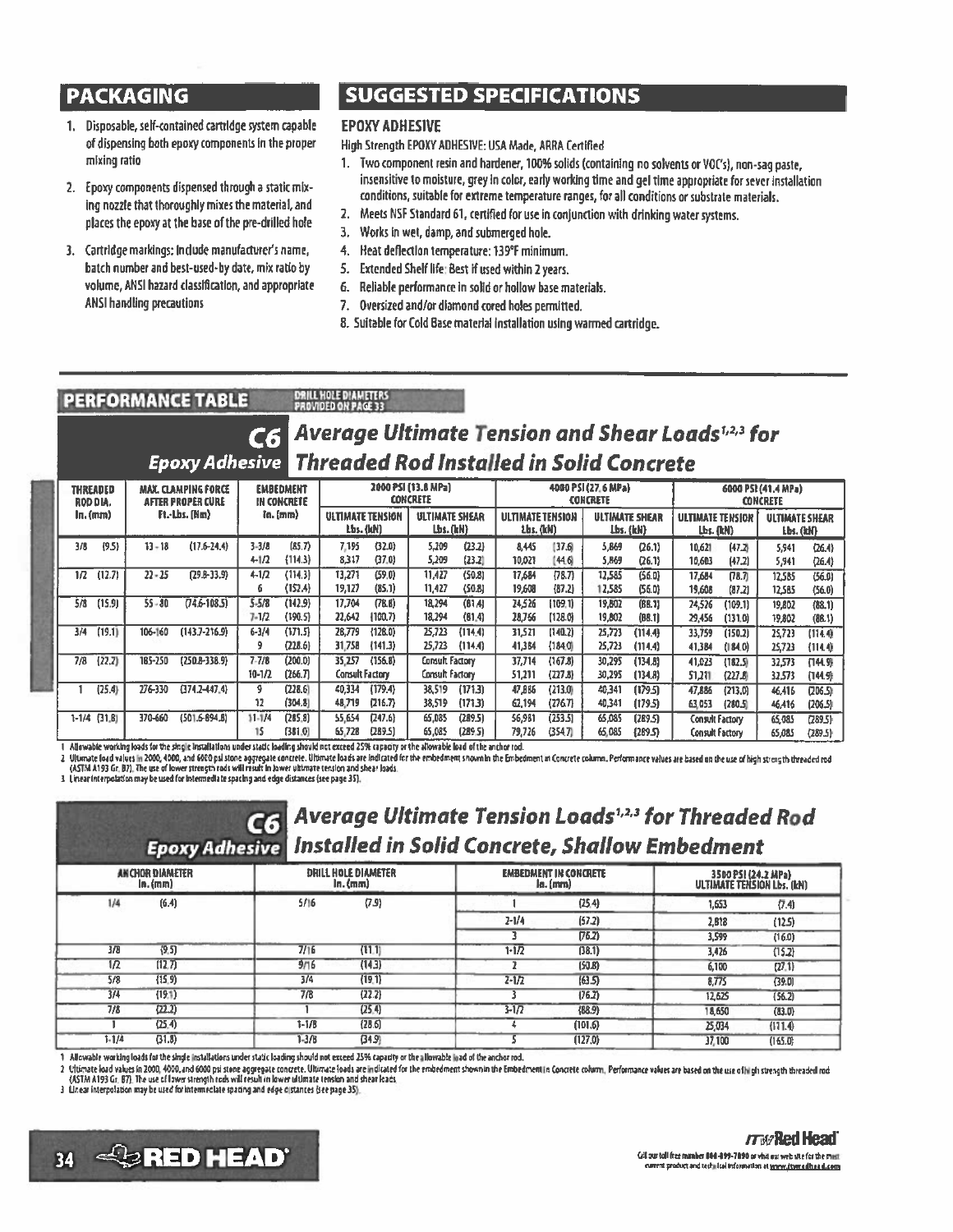#### **Attachment 2**

**BETWEEN:** 

#### DOWNTOWN HALIFAX BUSINESS COMMISSION a Nova Scotia registered Society with head offices in Halifax, County of Halifax, Province of Nova Scotia (the "Donor")

 $-$ and $-$ 

#### HALIFAX REGIONAL MUNICIPALITY, a municipality pursuant to the Halifax Regional Municipality Charter, S.N.S. 2008, c. 39 (the "Municipality")

WHEREAS the Donor is the absolute owner, free of encumbrances, of the property described in "Schedule A" attached hereto and forming part hereof (the "Property"), and is entitled to dispose of the Property;

AND WHEREAS the Municipality wishes to promote the Downtown Halifax Business Improvement District, including Barrington Street, as a place for retail and commercial activity;

AND WHEREAS, to promote the mandate of creating safe, attractive and interesting commercial places, and specifically to provide enhanced maintenance and beautification to enhance the street level experience of the Downtown Halifax Business Improvement District, the Donor desires to make an absolute gift to the Municipality of all of the Donor's right, title, and interest in and to the Property, subject only to the exceptions noted herein;

AND WHEREAS the Council of the Municipality, by resolution passed on \_\_\_\_\_\_\_\_\_\_\_\_\_, desires to accept a gift of the Property;

AND WHEREAS the Donor has provided to the Municipality funds in the amount of \$500.00 to support the future maintenance of the Property in accordance with the Municipality's Public Art Policy;

**NOW THIS DEED WITNESSETH as follows:** 

#### **Transfer of Title and Copyright**

- 1. The Donor represents and warrants that:
	- a) the Donor has good and complete right, title, and interest in and to the Property;
	- b) the Donor has full authority to give, transfer and assign its right, title and interest in and to the Property; and
	- c) the subject of this gift is free and clear of all encumbrances and restrictions.
- The Donor hereby gifts, assigns and transfers all of the Donor's right, title, and interest in and to  $2.$ the Property, to the Municipality, for its own use absolutely, subject only to the terms of this Deed.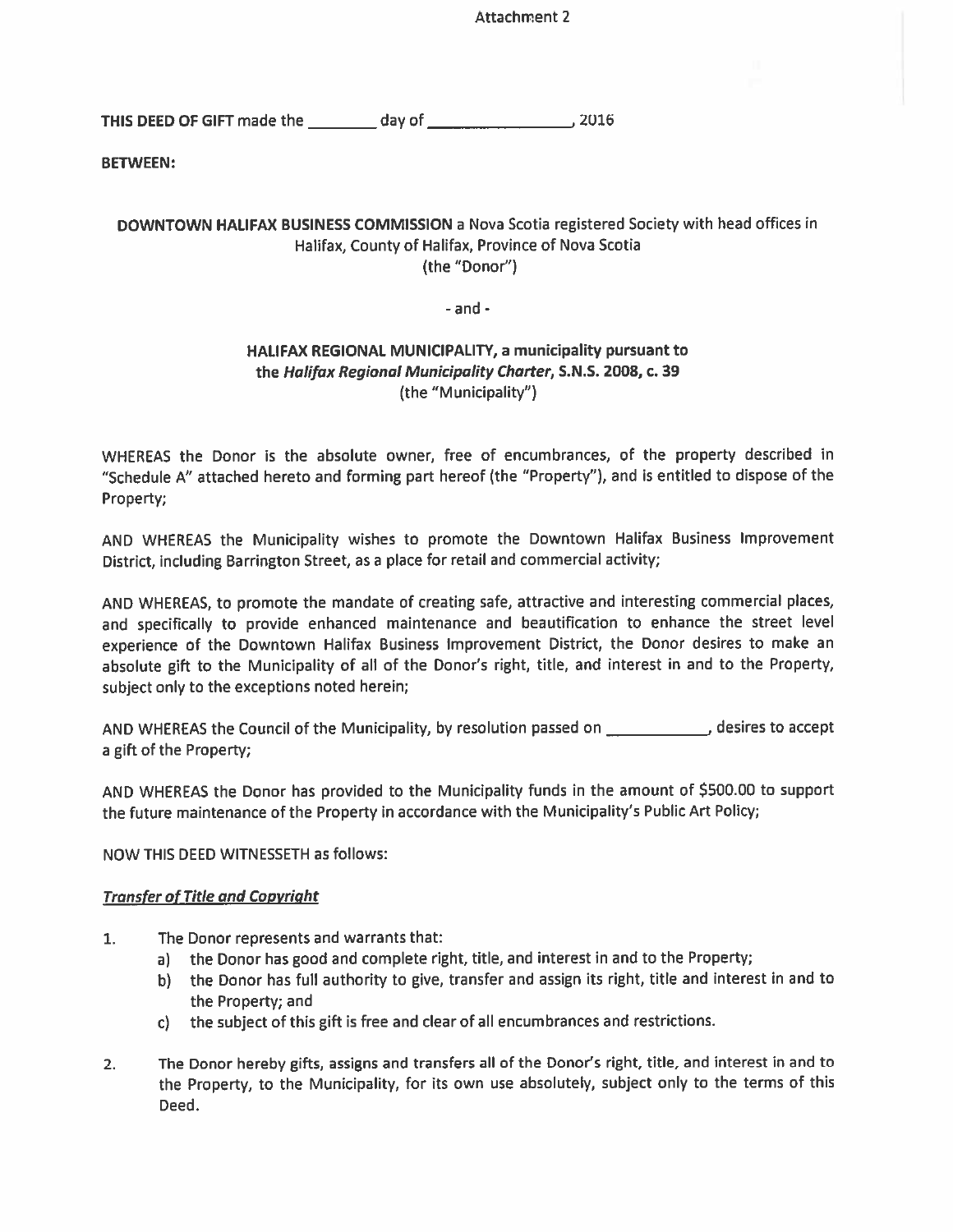- The Property includes the items and things listed on the schedule(s) attached hereto at the time  $3<sub>1</sub>$ this Deed is executed.
- $\overline{a}$ . The Property includes all subsisting copyright, except any exceptions noted on the corresponding schedule(s).
- The Property is deemed to be gifted and transferred as of the date indicated on the 5. corresponding schedule(s).
- Except as provided for in this Deed of Gift, it is understood and agreed by the parties hereto that 6. the Municipality shall at all times retain control and actual possession of the Property.
- The Municipality hereby accepts the absolute gift of the Property from the Donor, subject only to  $7.$ the terms of this Deed.

#### **Retention of the Property**

- It is the Municipality's intention to hold the Property in perpetuity. Notwithstanding, the 8. Municipality shall not be obligated to retain the Property indefinitely, and the Municipality may transfer or dispose of the Property in accordance with standard museum principles. Such disposal may include the transfer of some or all of the Property to another institution which, in the opinion of the Municipality, is more appropriate to house the subject Property.
- The Municipality will take reasonable care to protect the Property while it is in the possession of 9. the Municipality.
- The Municipality shall not be obligated to retain the Property in its current location, and may  $10.$ elect to relocate it to another location which is, in the opinion of the Municipality, more suitable for the Property.
- The Donor consents to being publicly identified as the donor of the Property. 11.

#### **General Terms**

- $12.$ Should any provision of this Deed be void or unenforceable, such provision shall be deemed severed and omitted, and this Deed, with such provision omitted, shall remain in full force and effect.
- This Deed is binding on the parties hereto, and their respective heirs, executors, administrators, 13. successors and assigns.
- This Deed constitutes the entire agreement between the parties, and all previous agreements, 14. proposals or communication relating to the subject of this Deed are hereby superseded and of no force or effect. There are no warranties, representations, terms, conditions or collateral agreements, express or implied, other than as set out herein.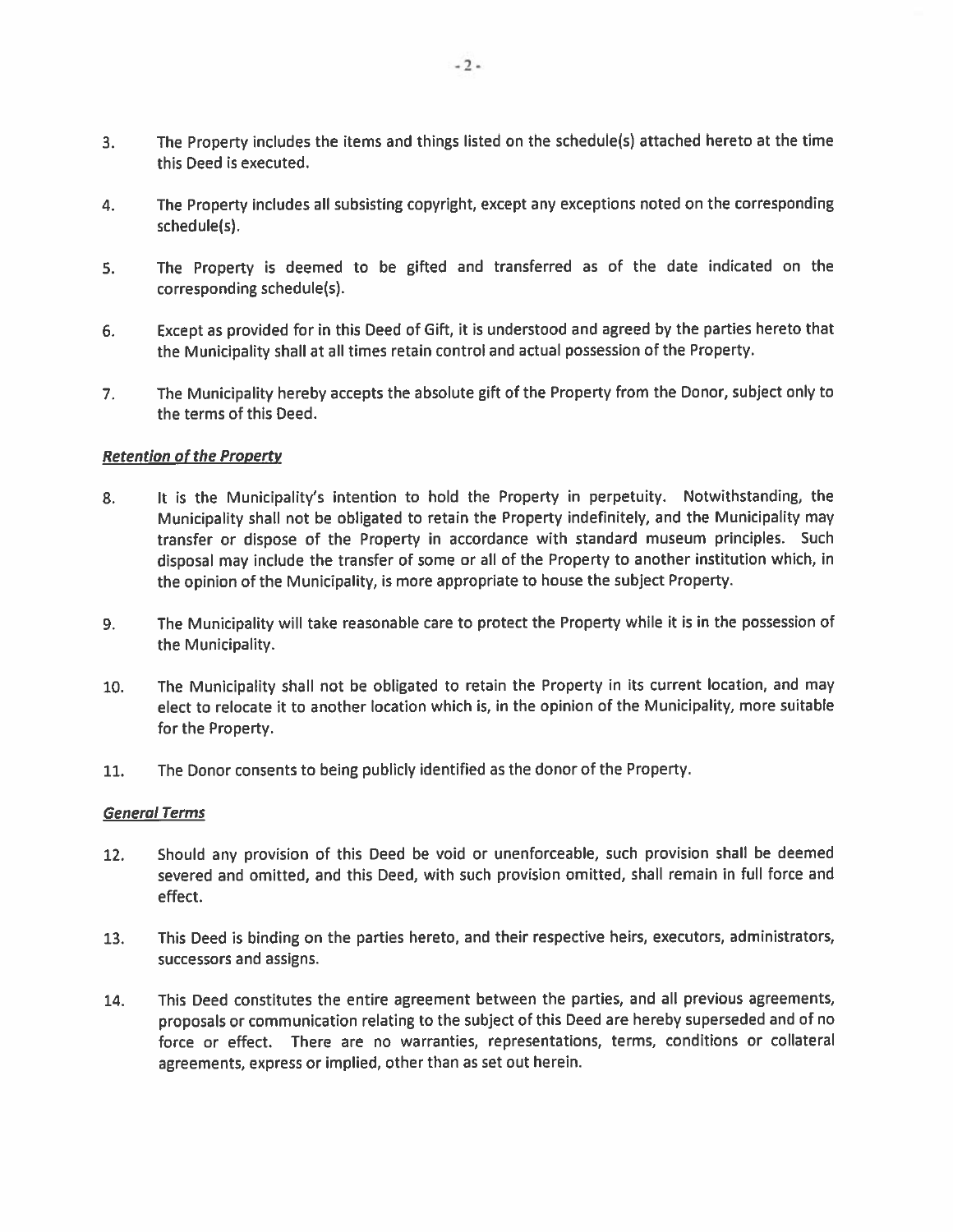- The Donor will hold harmless and indemnify the Municipality for any and all claims related to the 15. Donor's right, title, and interest in and to the Property, including, where applicable, all subsisting copyright, and particularly, the Donor's right or authority to gift the Property to the Municipality on the terms contained herein.
- The Property will be at the risk of the Donor, until the date the Property is gifted and transferred,  $16.$ as indicated on the corresponding schedule(s).
- This Deed is governed by the laws of the Province of Nova Scotia, and any dispute hereunder 17. shall be referred to the exclusive jurisdiction of the Supreme Court of Nova Scotia.

IN WITNESS WHEREOF the parties have executed this Deed effective as of the day and year first above written.

| Witness signature | (seal)<br><b>Downtown Halifax Business Commission</b>                                     |
|-------------------|-------------------------------------------------------------------------------------------|
|                   | Per:<br>I have authority to bind the Society                                              |
|                   | (seal)                                                                                    |
| Witness signature | <b>Downtown Halifax Business Commission</b><br>Per:<br>have authority to bind the Society |

#### **HALIFAX REGIONAL MUNICIPALITY**

Witness signature

Mayor

Witness signature

**Municipal Clerk**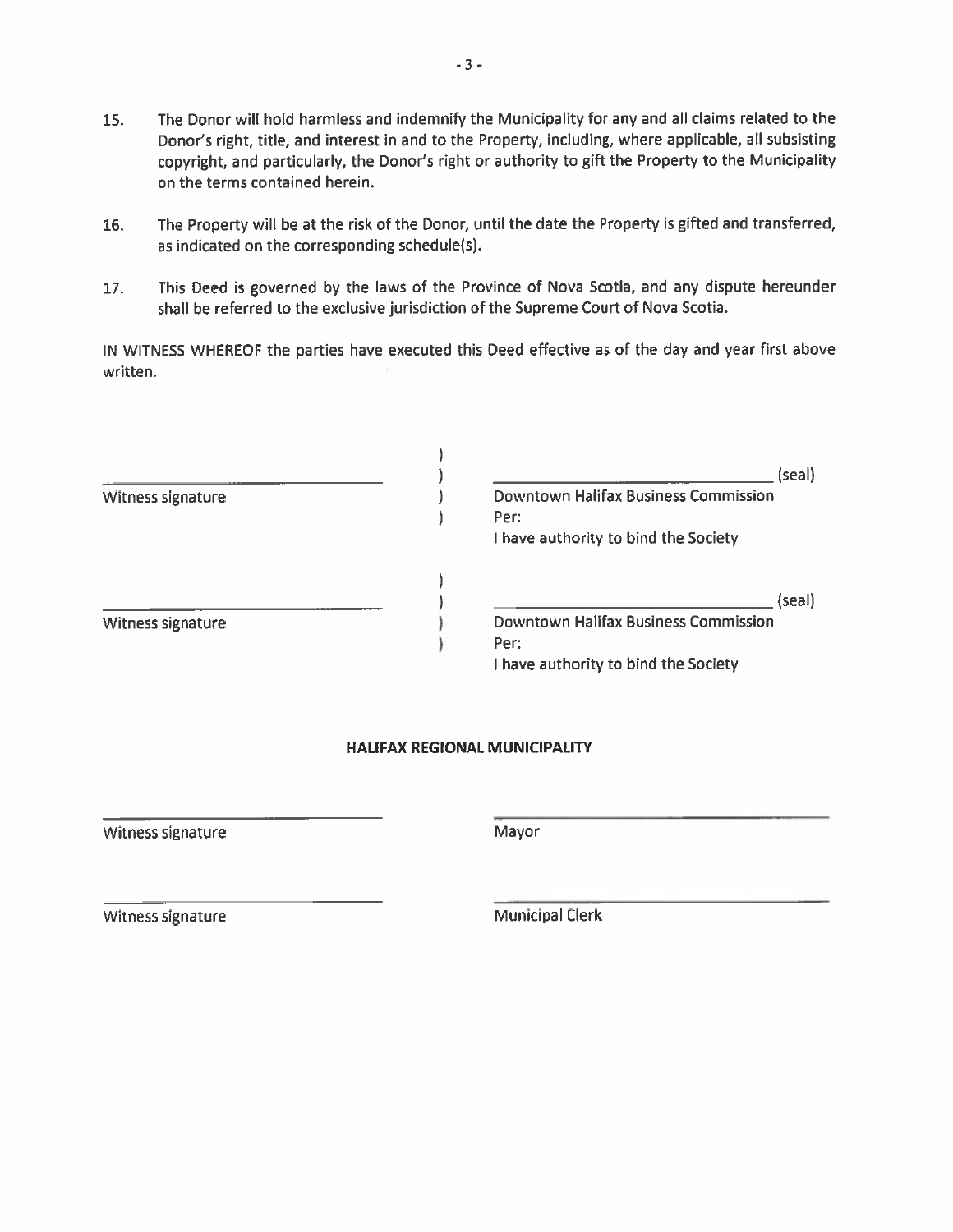#### **SCHEDULE "A"** To a Deed of Gift

#### From the Downtown Halifax Business Commission to the Halifax Regional Municipality

The following property is gifted to the Halifax Regional Municipality as of the \_\_\_\_\_\_\_\_\_\_\_\_ day of 2016.

"Untitled", a public art sculpture and bench element by Miro Davis, located on Barrington Street  $1.$ in the Halifax Regional Municipality.



Location: in front of 1741 Barrington Street PID 40594764.

Description: The sculpture is a granite 'shell' form containing a black granite sphere element on the front (Barrington St.-facing) side which can be used as a seating element. The sphere/seating element is anchored into the granite shell 'backing' with a single 1%" stainless steel rod (6" embedment on both ends). The sculpture is approximately 5'-4" in height, 5'-0" in width and 1'-6" in depth (at base), and is anchored into the sidewalk (4" embedment) with  $2 \times 1$ " diameter rods.

> 1 1

> )

Witness signature  $\mathcal{F}$  $\mathcal{F}$  $\mathcal{V}$ Witness signature  $\lambda$  $\mathcal{F}$ 

Downtown Halifax Business Commission Per:

**Downtown Halifax Business Commission** Per: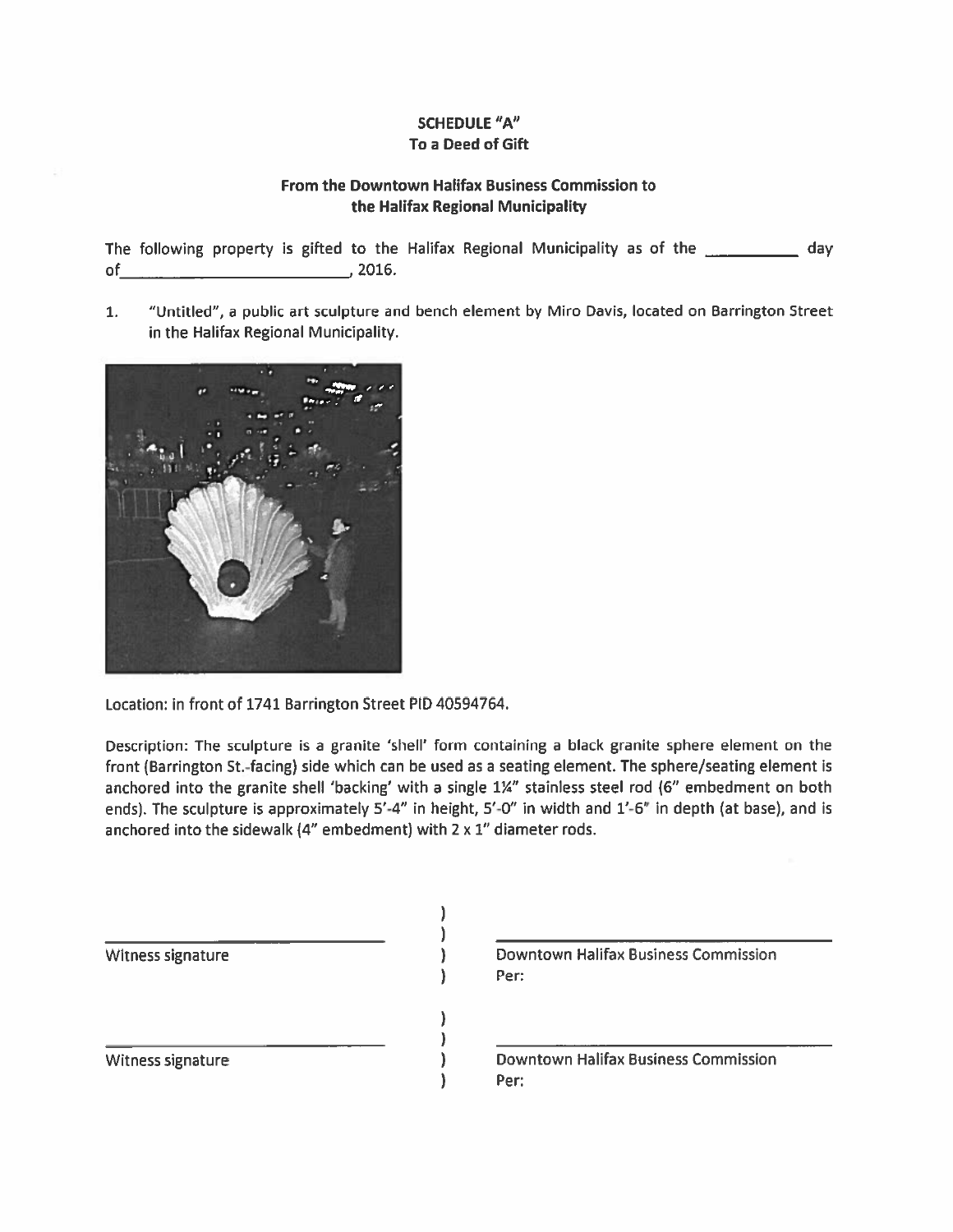#### **RE: art piece in benches**

Paul MacKinnon <paul@downtownhalifax.ca> Sent Wed 06/07/2016 9:33 AM To Taylor, Elizabeth Kimberly Dossett; TJ Maguire; MacLellan, Jamie S.

#### Elizabeth,

Two years ago, DHBC worked with HRM and the Province to re-skin the neglected bench infrastructure near the corner of Barrington and George Street. The benches had originally been placed there, using private infrastructure, as a temporary beautification project, following the G7 conference in 1995. Subsequently, it had fallen into disrepair. In the meantime, the property behind the benches had been transferred from HRM to the Province, with the property line running somewhere underneath the benches. All three parties agreed a beautification of that area would be in the public good, so an agreement was entered into, whereby the province would continue to maintain the fence, and DHBC would undertake the re-do the benches, after which HRM would assume ownership and maintenance responsibilities.

Part of the reconstruction of the bench involved an art piece - a moveable mosaic, which was designed by Professor Rory MacDonald, of NSCAD, and student Carherine LeRoche. At the time, DHBC did not make a formal application for HRM to assume ownership/maintenance of the art piece. It was a detail that was simply overlooked.

As the mosaic is an integral part of the structure, we would request that HRM assume ownership of this portion of the Barrington benches.

Sincerely,

Paul MacKinnon **Executive Director** 



www.downfownhalifax.ca www.twitler.com/downtownpaul.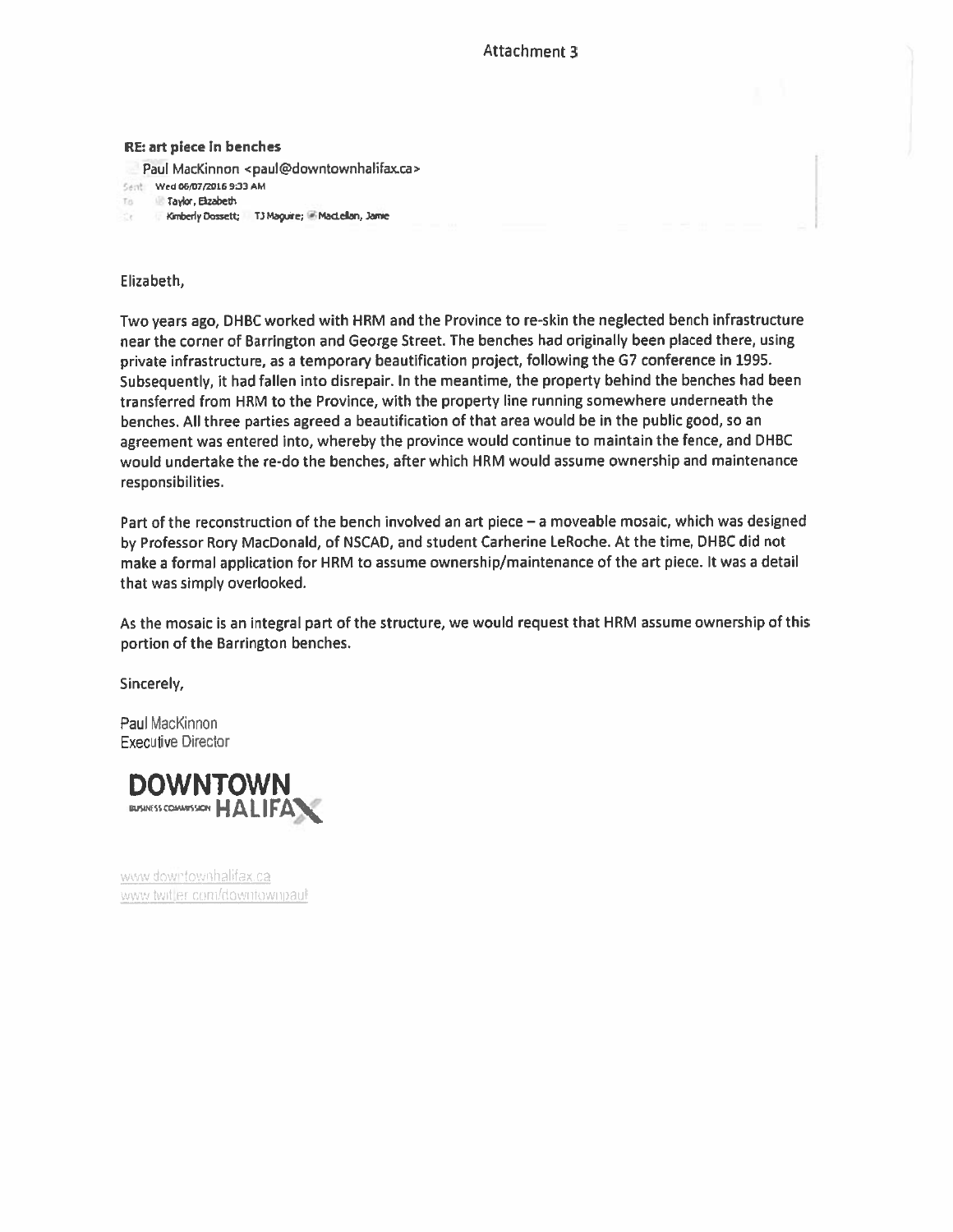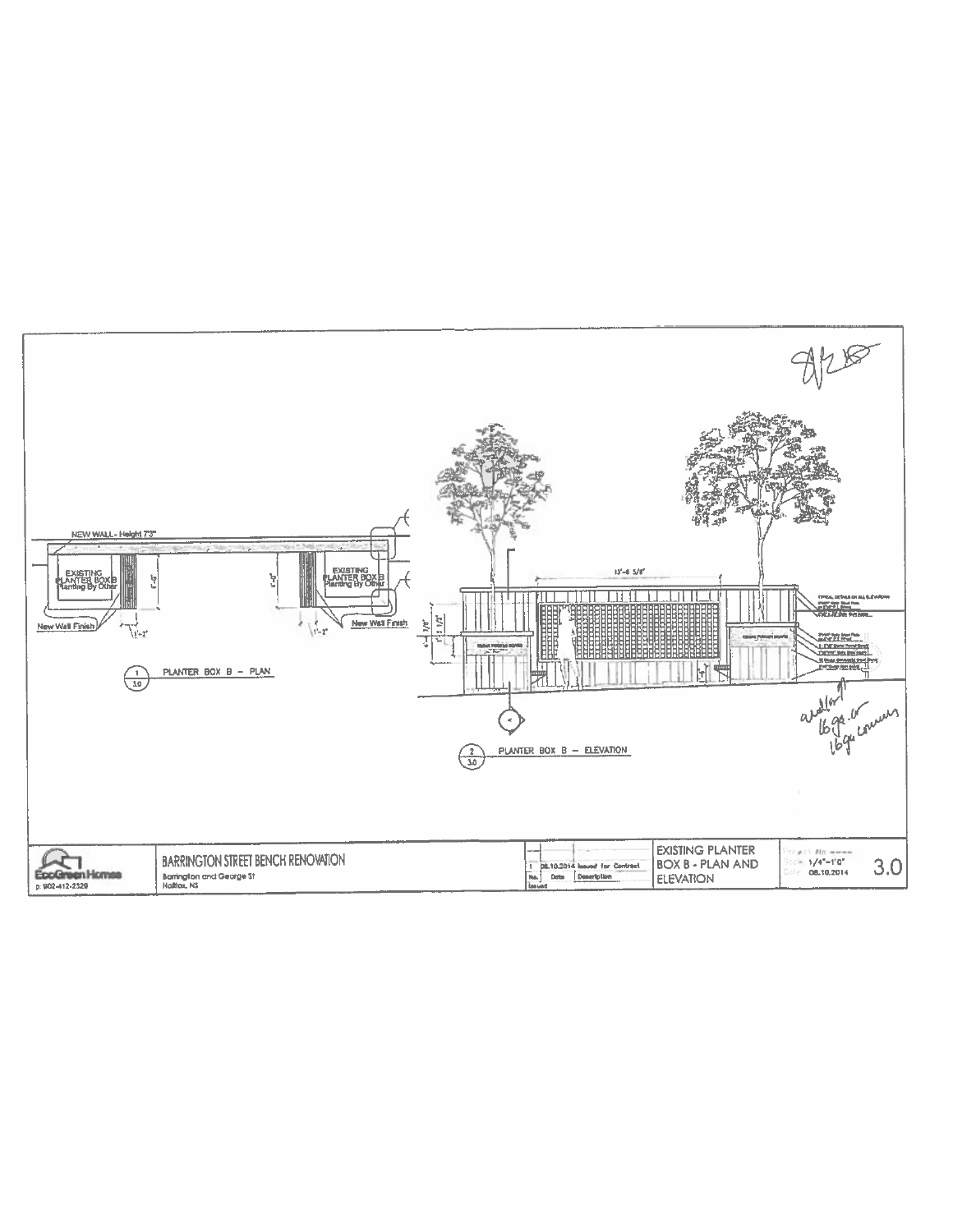

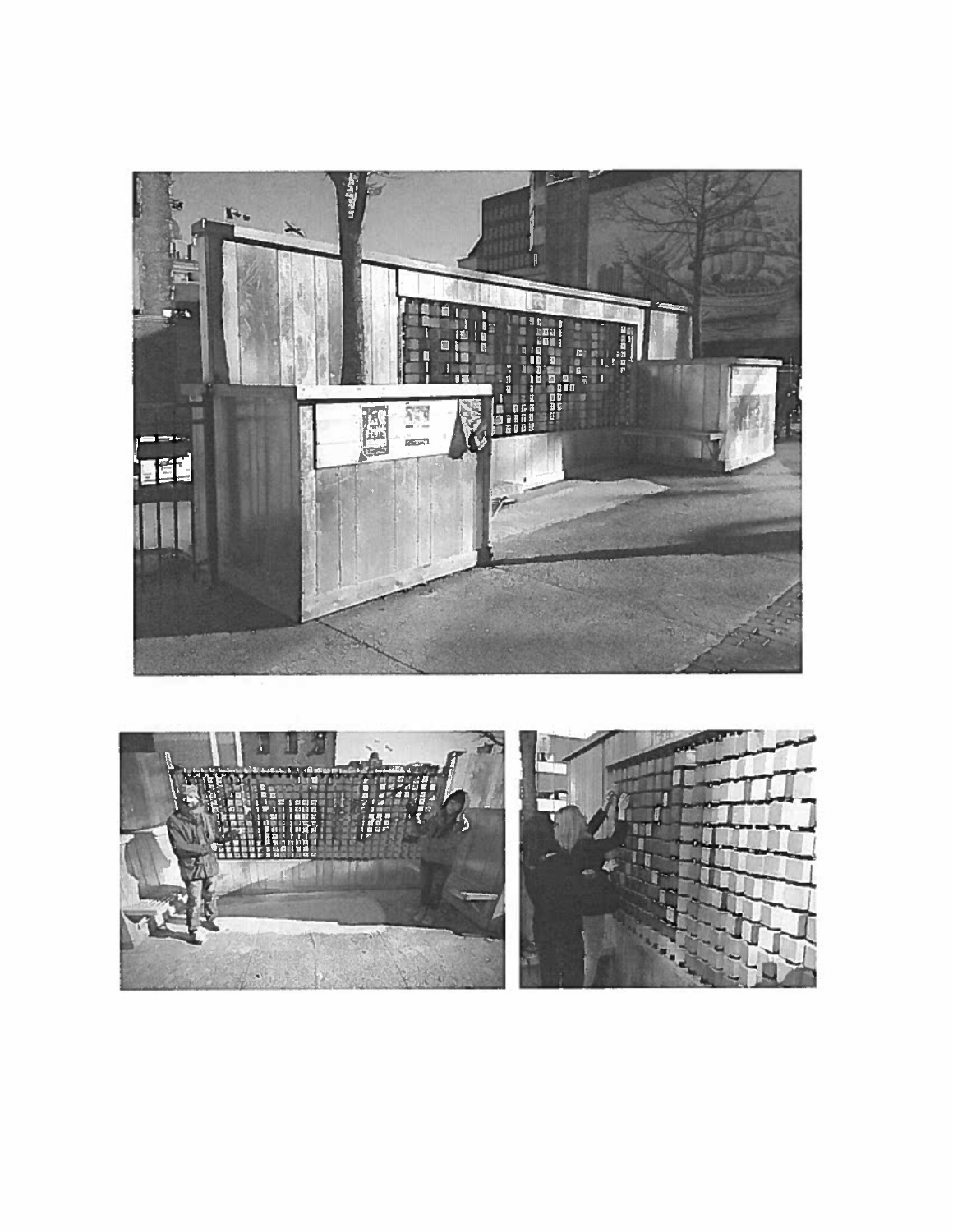#### **Attachment 4**

**BETWEEN:** 

#### DOWNTOWN HALIFAX BUSINESS COMMISSION a Nova Scotia registered Society with head offices in Halifax, County of Halifax, Province of Nova Scotia (the "Donor")

 $-$ and $-$ 

#### HALIFAX REGIONAL MUNICIPALITY, a municipality pursuant to the Halifax Regional Municipality Charter, S.N.S. 2008, c. 39 (the "Municipality")

WHEREAS the Donor is the absolute owner, free of encumbrances, of the property described in "Schedule A" attached hereto and forming part hereof (the "Property"), and is entitled to dispose of the Property;

AND WHEREAS the Municipality wishes to promote the Downtown Halifax Business Improvement District, including Barrington Street, as a place for retail and commercial activity;

AND WHEREAS, to promote the mandate of creating safe, attractive and interesting commercial places, and specifically to provide enhanced maintenance and beautification to enhance the street level experience of the Downtown Halifax Business Improvement District, the Donor desires to make an absolute gift to the Municipality of all of the Donor's right, title, and interest in and to the Property, subject only to the exceptions noted herein;

AND WHEREAS the Council of the Municipality, by resolution passed on \_\_\_\_\_\_\_\_\_\_\_\_\_, desires to accept a gift of the Property;

AND WHEREAS the Donor has provided to the Municipality funds in the amount of \$300.00 to support the future maintenance of the Property in accordance with the Municipality's Public Art Policy;

NOW THIS DEED WITNESSETH as follows:

#### **Transfer of Title and Copyright**

- 1. The Donor represents and warrants that:
	- a) the Donor has good and complete right, title, and interest in and to the Property;
	- b) the Donor has full authority to give, transfer and assign its right, title and interest in and to the Property; and
	- c) the subject of this gift is free and clear of all encumbrances and restrictions.
- The Donor hereby gifts, assigns and transfers all of the Donor's right, title, and interest in and to  $2.$ the Property, to the Municipality, for its own use absolutely, subject only to the terms of this Deed.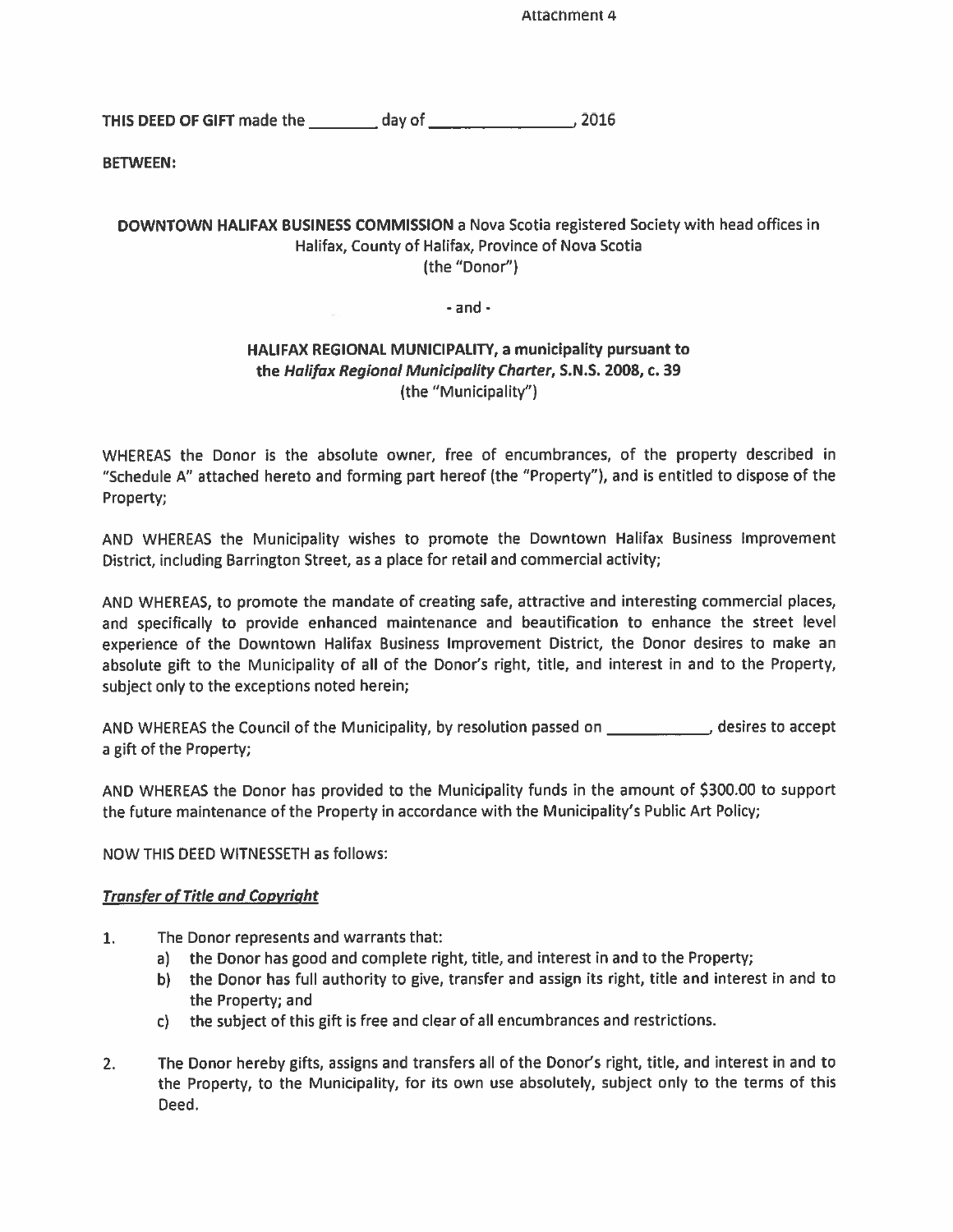- The Property includes the items and things listed on the schedule(s) attached hereto at the time  $\overline{3}$ this Deed is executed.
- 4. The Property includes all subsisting copyright, except any exceptions noted on the corresponding schedule(s).
- The Property is deemed to be gifted and transferred as of the date indicated on the 5. corresponding schedule(s).
- Except as provided for in this Deed of Gift, it is understood and agreed by the parties hereto that 6. the Municipality shall at all times retain control and actual possession of the Property.
- The Municipality hereby accepts the absolute gift of the Property from the Donor, subject only to  $7.$ the terms of this Deed.

#### **Retention of the Property**

- 8. It is the Municipality's intention to hold the Property in perpetuity. Notwithstanding, the Municipality shall not be obligated to retain the Property indefinitely, and the Municipality may transfer or dispose of the Property in accordance with standard museum principles. Such disposal may include the transfer of some or all of the Property to another institution which, in the opinion of the Municipality, is more appropriate to house the subject Property.
- The Municipality will take reasonable care to protect the Property while it is in the possession of 9. the Municipality.
- The Municipality shall not be obligated to retain the Property in its current location, and may 10. elect to relocate it to another location which is, in the opinion of the Municipality, more suitable for the Property.
- The Donor consents to being publicly identified as the donor of the Property.  $11.$

#### **General Terms**

- $12.$ Should any provision of this Deed be void or unenforceable, such provision shall be deemed severed and omitted, and this Deed, with such provision omitted, shall remain in full force and effect.
- 13. This Deed is binding on the parties hereto, and their respective heirs, executors, administrators, successors and assigns.
- This Deed constitutes the entire agreement between the parties, and all previous agreements, 14. proposals or communication relating to the subject of this Deed are hereby superseded and of no force or effect. There are no warranties, representations, terms, conditions or collateral agreements, express or implied, other than as set out herein.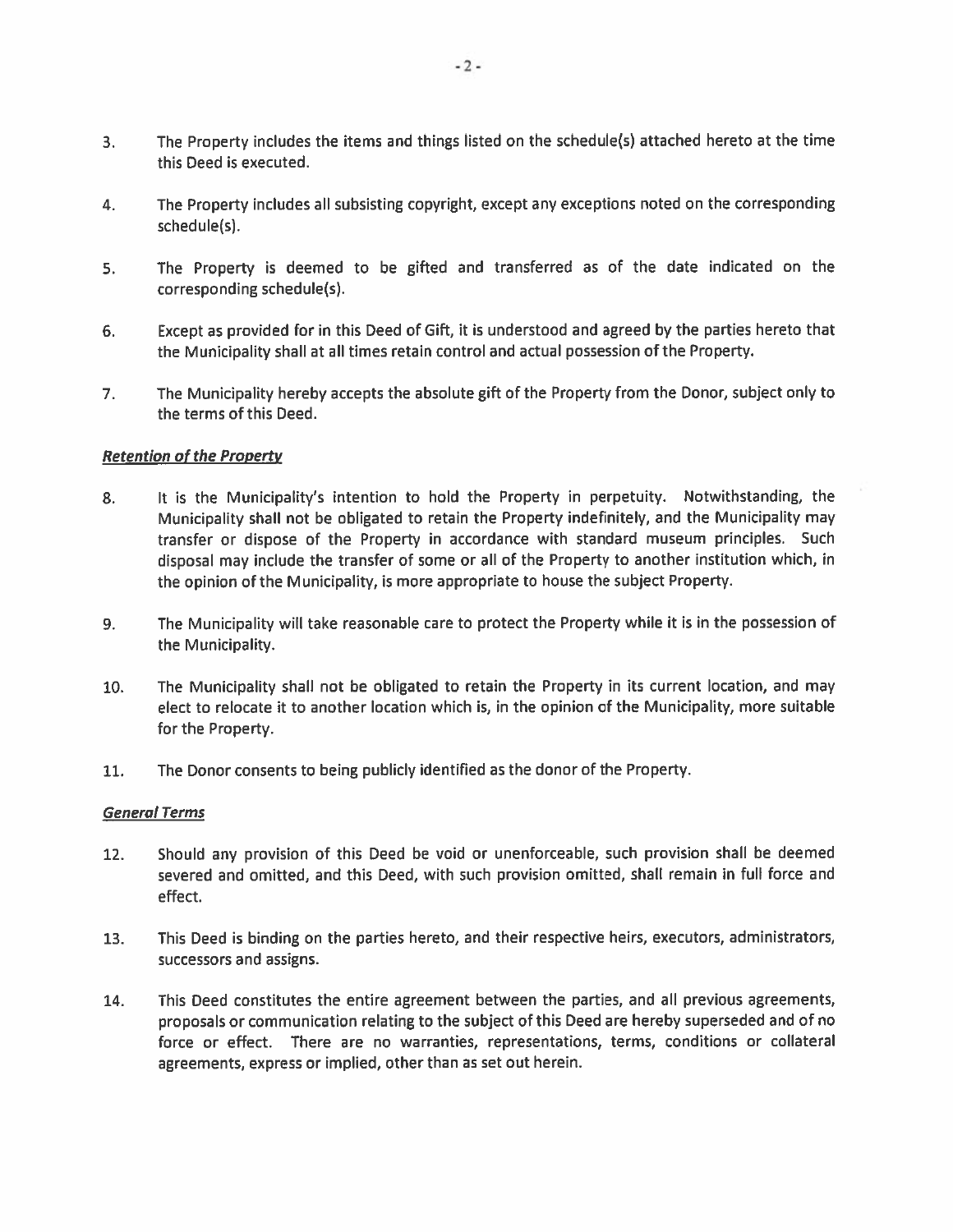- 15. The Donor will hold harmless and indemnify the Municipality for any and all claims related to the Donor's right, title, and interest in and to the Property, including, where applicable, all subsisting copyright, and particularly, the Donor's right or authority to gift the Property to the Municipality on the terms contained herein.
- The Property will be at the risk of the Donor, until the date the Property is gifted and transferred, 16. as indicated on the corresponding schedule(s).
- This Deed is governed by the laws of the Province of Nova Scotia, and any dispute hereunder  $17.$ shall be referred to the exclusive jurisdiction of the Supreme Court of Nova Scotia.

IN WITNESS WHEREOF the parties have executed this Deed effective as of the day and year first above written.

|                   |                                             | (seal) |
|-------------------|---------------------------------------------|--------|
| Witness signature | <b>Downtown Halifax Business Commission</b> |        |
|                   | Per:                                        |        |
|                   | I have authority to bind the Society        |        |
|                   |                                             |        |
|                   |                                             | (seal) |
| Witness signature | <b>Downtown Halifax Business Commission</b> |        |
|                   | Per:                                        |        |
|                   | I have authority to bind the Society        |        |

#### **HALIFAX REGIONAL MUNICIPALITY**

Witness signature

Mayor

Witness signature

**Municipal Clerk**